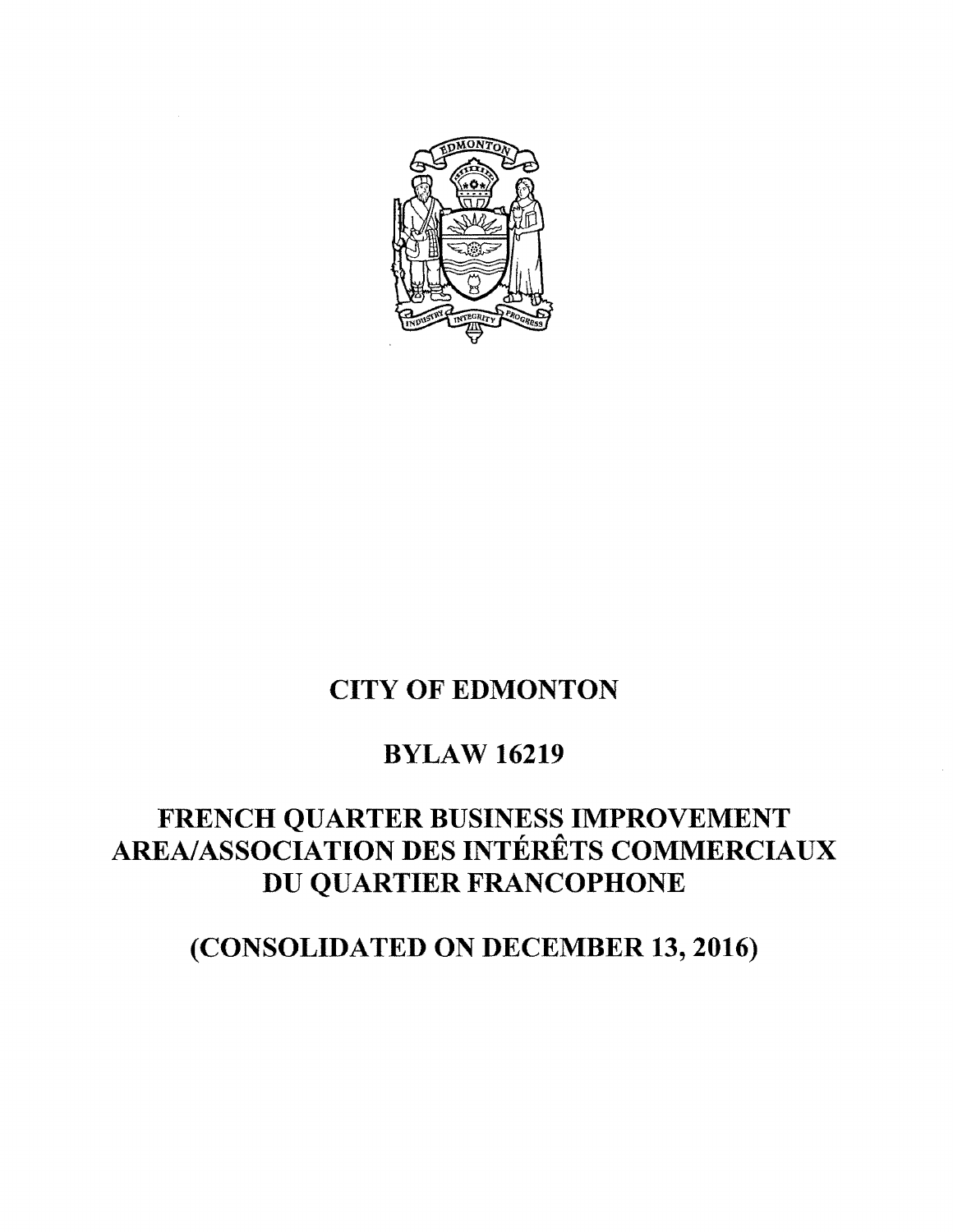#### **THE CITY OF EDMONTON**

#### **BYLAW 16219**

#### **FRENCH QUARTER BUSINESS IMPROVEMENT AREA/ASSOCIATION DES INTERETS COMMERCIAUX DU QUARTIER FRANCOPHONE**

**WHEREAS,** Edmonton City Council received a request, pursuant to section 3(1) of AR 377/94, the Business Revitalization Zone Regulation and appended hereto as Schedule "A", to establish a business revitalization zone generally located along 82 A venue bounded by 97 and 85 Streets, and along 92 Street bounded by 82 and 90 Avenues;

**AND WHEREAS,** pursuant to section 3(3) of AR 377/94, reasonable steps were taken to ensure that notice of the intention of Council to pass this bylaw was mailed to every business that would be a taxable business under this bylaw;

**AND WHEREAS,** no petition objecting to the passing of this bylaw was received by the City:

Edmonton City Council enacts:

| <b>DEFINITIONS</b> |     | In this bylaw, unless the context otherwise requires:                                                                                                                            |
|--------------------|-----|----------------------------------------------------------------------------------------------------------------------------------------------------------------------------------|
|                    | (a) | "Board" means all Directors of the Business Improvement<br>Area as appointed by Council from time to time;                                                                       |
|                    | (b) | "City" means the municipal corporation of the City of<br>Edmonton;                                                                                                               |
|                    | (c) | "Council" means the municipal council of the City of<br>Edmonton;                                                                                                                |
|                    | (d) | "Director" means a person appointed by Council pursuant<br>to section 6 of this bylaw;                                                                                           |
|                    | (e) | "Member" means a business assessed for business taxes<br>within the French Quarter Business Improvement<br>Area/Association des Intérêts Commerciaux du Quartier<br>Francophone; |
|                    | (f) | "MGA" means the <i>Municipal Government Act</i> , R.S.A.<br>2000, c.M-26;                                                                                                        |
|                    | (g) | "Person" includes an individual, partnership, association,<br>corporation, trustee, executor, administrator or legal                                                             |
|                    |     |                                                                                                                                                                                  |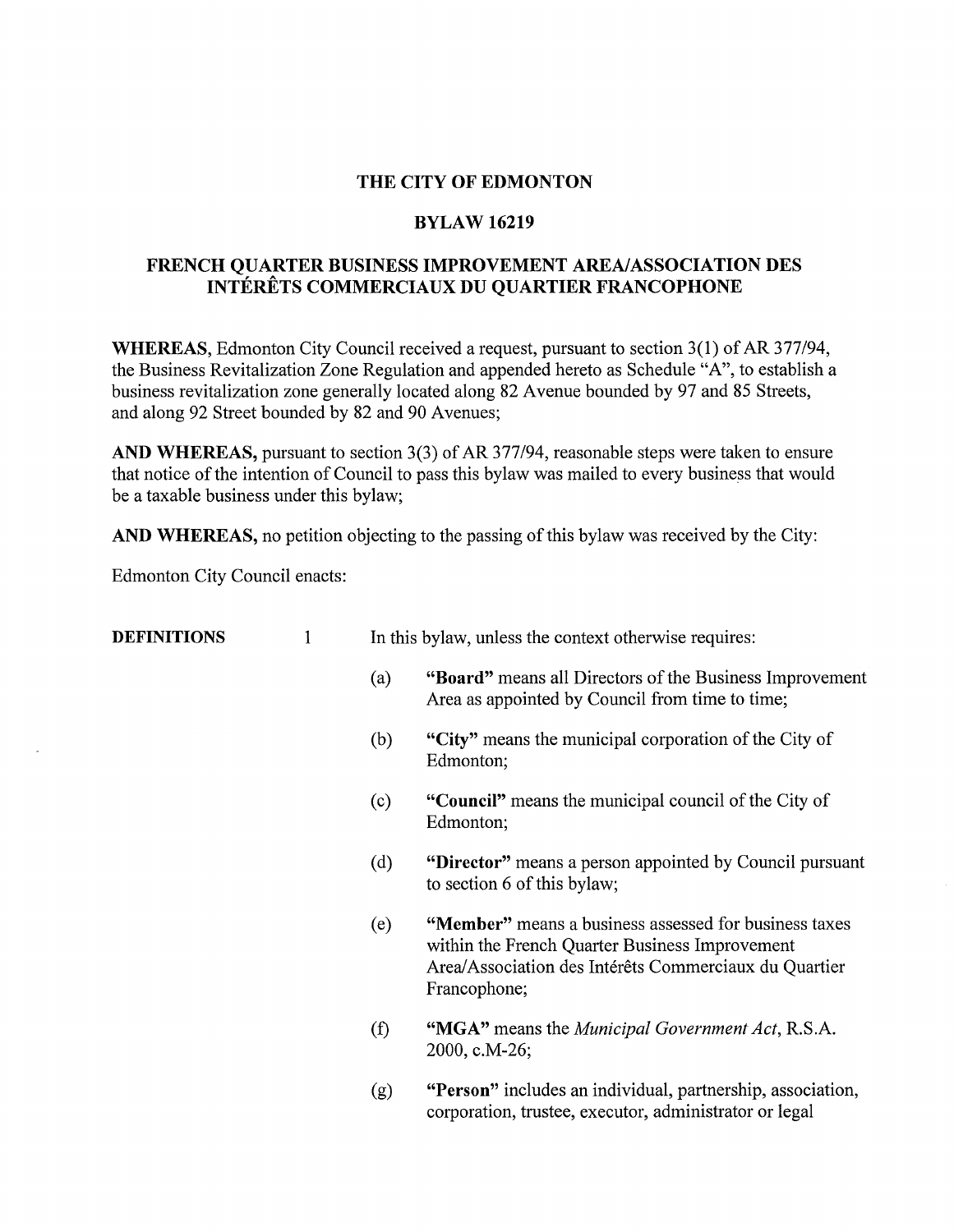## representative; and

(h) *Deleted*

| <b>DESIGNATION OF</b><br><b>THE ZONE</b>                    | $\overline{2}$ |                   | That area, the boundaries of which are outlined and shaded on the<br>map attached hereto as Schedule B and forming part of this bylaw,<br>and which are more particularly described in Schedule C attached<br>hereto and forming part of this bylaw, is hereby designated as the<br>"French Quarter Business Improvement Area / Association des<br>Intérêts Commerciaux du Quartier Francophone".                                                                                                                                                                               |
|-------------------------------------------------------------|----------------|-------------------|---------------------------------------------------------------------------------------------------------------------------------------------------------------------------------------------------------------------------------------------------------------------------------------------------------------------------------------------------------------------------------------------------------------------------------------------------------------------------------------------------------------------------------------------------------------------------------|
| <b>ESTABLISHMENT</b><br><b>OF THE</b><br><b>ASSOCIATION</b> | 3              |                   | (1) The Board of Directors of the French Quarter Business<br>Improvement Area/Association des Intérêts Commerciaux du<br>Quartier Francophone is hereby established as a corporation under<br>the name "French Quarter Business Association/Association des<br>entreprises du quartier francophone".<br>(2) The Corporation hereby established shall consist of Directors<br>appointed from time to time in accordance with section 6 hereof.                                                                                                                                   |
| <b>PURPOSES OF THE</b><br><b>ZONE</b>                       | 4              | (a)<br>(b)<br>(c) | The objects or purposes for which the French Quarter Business<br>Improvement Area/Association des Intérêts Commerciaux du<br>Quartier Francophone are established are:<br>improving, beautifying and maintaining property in the<br>French Quarter Business Improvement Area/Association<br>des Intérêts Commerciaux du Quartier Francophone;<br>developing, improving, and maintaining public parking;<br>and<br>promoting the French Quarter Business Improvement<br>Area/Association des Intérêts Commerciaux du Quartier<br>Francophone as a business or shopping district. |
| <b>POWERS OF</b><br><b>ASSOCIATION</b>                      | 5              | objects.          | (1) Subject to the provisions of this bylaw and every other applicable<br>bylaw of the City or statute or regulations of the Province, the<br>French Quarter Business Improvement Area/Association des<br>Intérêts Commerciaux du Quartier Francophone shall have the<br>power to do all things necessarily incidental to the attainment of its                                                                                                                                                                                                                                 |

 $\mathbb{R}^n$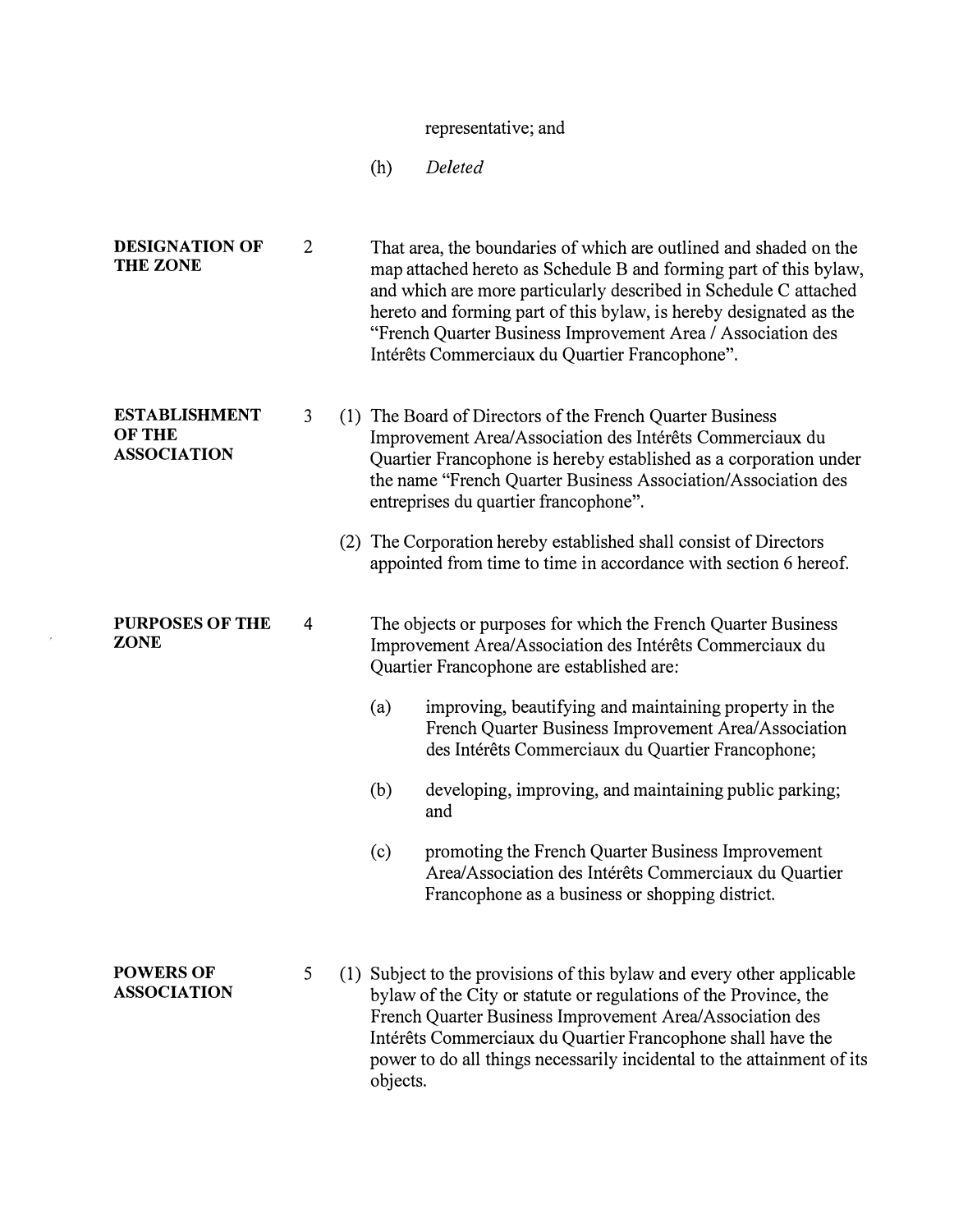|                                           |   |     | (2) Nothing in this bylaw shall be construed as giving the French<br>Quarter Business Improvement Area/Association des Intérêts<br>Commerciaux du Quartier Francophone the power to borrow money<br>or otherwise pledge its assets without the express direction of<br>Council.                                                                                                                                                                                                                                                      |
|-------------------------------------------|---|-----|--------------------------------------------------------------------------------------------------------------------------------------------------------------------------------------------------------------------------------------------------------------------------------------------------------------------------------------------------------------------------------------------------------------------------------------------------------------------------------------------------------------------------------------|
| <b>DIRECTORS</b>                          | 6 |     | (1) The Board of the French Quarter Business Improvement<br>Area/Association des Intérêts Commerciaux du Quartier<br>Francophone shall consist of fifteen Directors appointed by<br>Council.                                                                                                                                                                                                                                                                                                                                         |
|                                           |   |     | (2) At the recommendation of the Board, Council may appoint fewer<br>than fifteen Directors.                                                                                                                                                                                                                                                                                                                                                                                                                                         |
|                                           |   |     | (3) Each appointment made by Council is for a term of one year with<br>no maximum number of terms.                                                                                                                                                                                                                                                                                                                                                                                                                                   |
|                                           |   |     | (4) No person shall be appointed as a Director unless that person:                                                                                                                                                                                                                                                                                                                                                                                                                                                                   |
|                                           |   |     | has been nominated in writing, submitted to the Board<br>(a)<br>before close of nominations, for appointment as a Director,<br>by any person in the French Quarter Business Improvement<br>Area/Association des Intérêts Commerciaux du Quartier<br>Francophone who is shown on the current assessment roll<br>of the City as being assessed for business taxes with respect<br>to a business carried on within the French Quarter Business<br>Improvement Area/Association des Intérêts Commerciaux<br>du Quartier Francophone, and |
|                                           |   |     | has consented to act as a Director, in writing submitted to<br>(b)<br>the Board prior to that person's appointment.                                                                                                                                                                                                                                                                                                                                                                                                                  |
|                                           |   |     | A majority of existing, appointed members constitutes<br>(5)<br>quorum.                                                                                                                                                                                                                                                                                                                                                                                                                                                              |
| <b>REMUNERATION</b>                       | 7 |     | (1) The position of a Director is voluntary, and no remuneration will<br>be paid for services as a Director.                                                                                                                                                                                                                                                                                                                                                                                                                         |
|                                           |   |     | (2) Directors shall be reimbursed for expenses necessarily incurred in<br>the performance of duties as a Director.                                                                                                                                                                                                                                                                                                                                                                                                                   |
| <b>PROCEDURES FOR</b><br><b>THE BOARD</b> | 8 | (1) | The Board shall manage the business and affairs of the French<br>Quarter Business Improvement Area/Association des Intérêts                                                                                                                                                                                                                                                                                                                                                                                                          |

 $\sim$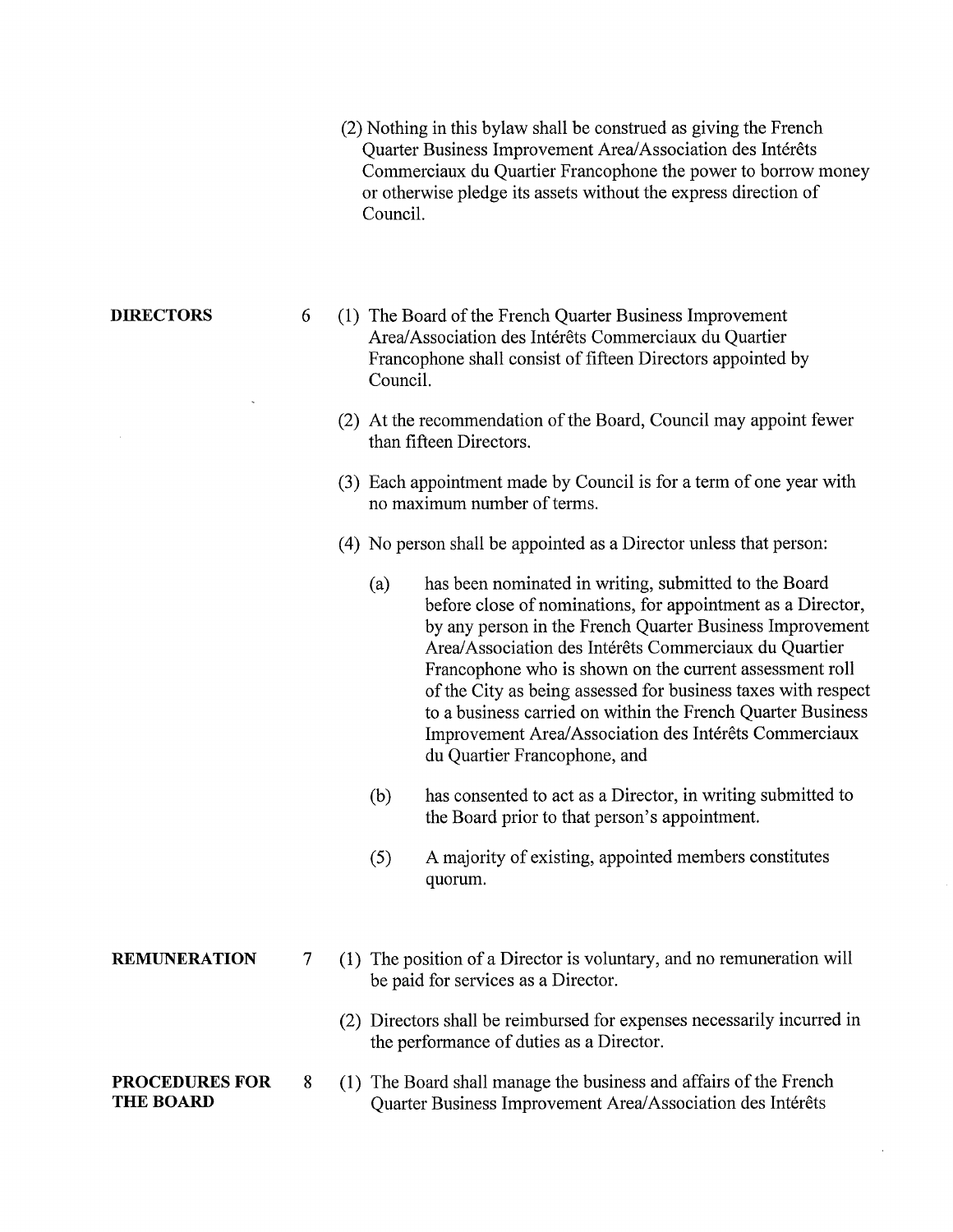|                  |   | Commerciaux du Quartier Francophone.                                                                                                                                                                                                                                                                                                                                                |
|------------------|---|-------------------------------------------------------------------------------------------------------------------------------------------------------------------------------------------------------------------------------------------------------------------------------------------------------------------------------------------------------------------------------------|
|                  |   | (2) The Board shall meet at least quarterly and may meet more<br>frequently, as it sees fit, for the dispatch of business.                                                                                                                                                                                                                                                          |
|                  |   | (3) The Directors shall:                                                                                                                                                                                                                                                                                                                                                            |
|                  |   | elect one of their number as Chair of the Board to preside at<br>(a)<br>all meetings of the Board, and                                                                                                                                                                                                                                                                              |
|                  |   | determine the period for which that person is to hold office.<br>(b)                                                                                                                                                                                                                                                                                                                |
|                  |   | $(4)$ If the Chair is not present within fifteen $(15)$ minutes from the time<br>fixed for the holding of any meeting, the Directors present shall<br>choose one of their number to be the Chair of the meeting.                                                                                                                                                                    |
|                  |   | (5) A motion is lost when the vote is tied.                                                                                                                                                                                                                                                                                                                                         |
|                  |   | (6) The Board may delegate any of the Board's powers to a committee<br>or committees consisting of one or more Directors.                                                                                                                                                                                                                                                           |
|                  |   | (S.6(f), Bylaw 17788, December 13, 2016)                                                                                                                                                                                                                                                                                                                                            |
| <b>FINANCIAL</b> | 9 | (1) The financial year of the Board is the calendar year.                                                                                                                                                                                                                                                                                                                           |
| <b>MATTERS</b>   |   | (2) The Board may appoint such officers of the French Quarter<br>Business Improvement Area/Association des Intérêts<br>Commerciaux du Quartier Francophone as the Board sees fit and<br>may specify the powers and duties of such officers and, subject to<br>the provisions of this bylaw, may delegate to any officer such of<br>the powers of the Board as the Board thinks fit. |
|                  |   | (3) If a Director or a Director's family member, as defined within the<br>MGA, has a pecuniary interest in a matter before the Board, the<br>Director shall be precluded from voting or participating in the<br>discussion.                                                                                                                                                         |
|                  |   | (4) The French Quarter Business Improvement Area/Association des<br>Intérêts Commerciaux du Quartier Francophone may have a<br>corporate seal, which seal may be adopted or changed from time to<br>time by the Board and on which the name of the Association des<br>Intérêts Commerciaux du Quartier Francophone shall appear.                                                    |
|                  |   | (5) The banking business of the French Quarter Business Improvement<br>Area/Association des Intérêts Commerciaux du Quartier<br>Francophone shall be transacted with such banks or financial<br>institutions as the Board may from time to time designate, and<br>shall be transacted in accordance with such agreements,                                                           |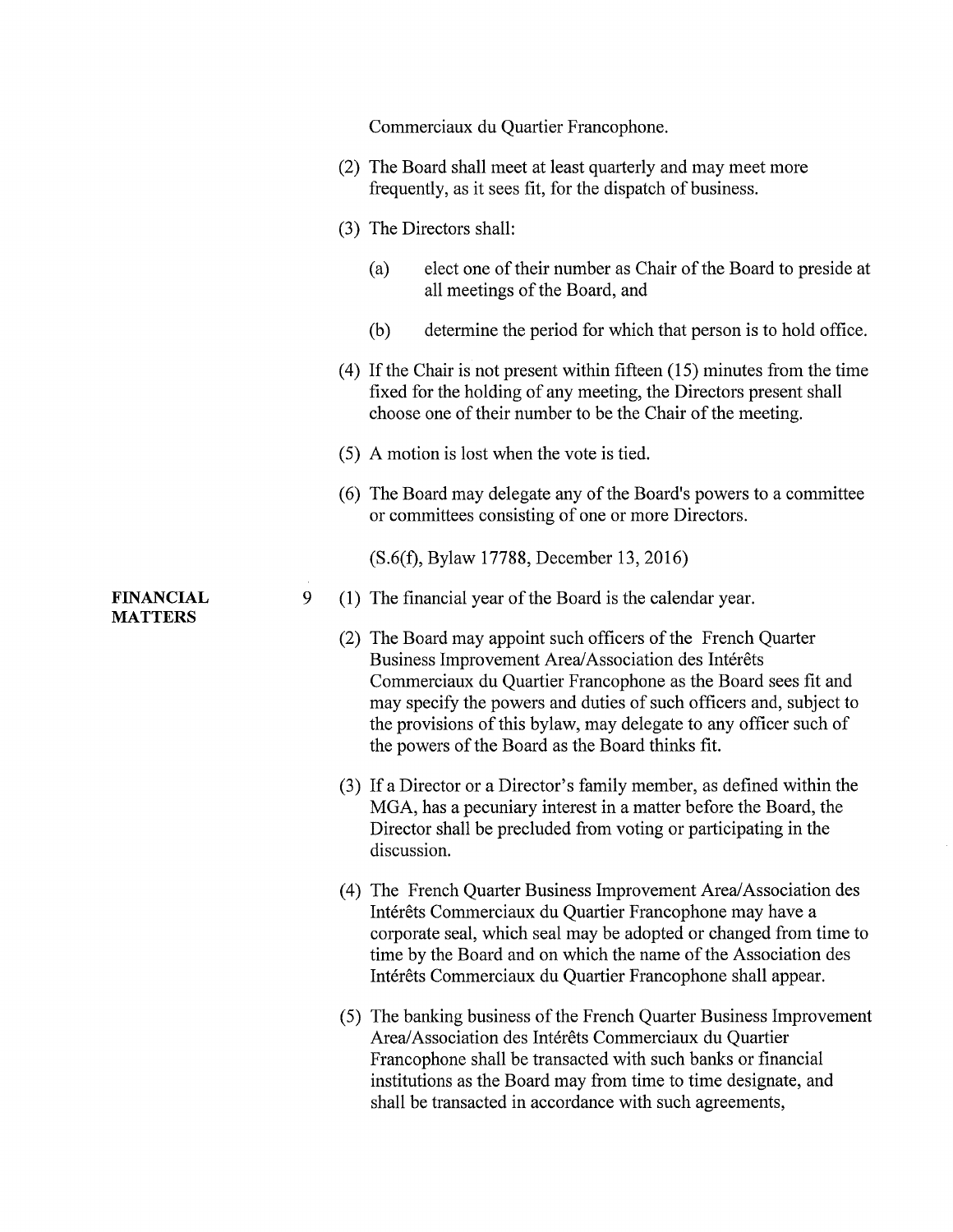instructions, and delegations of power as the Board may from time to time prescribe.

- (6) The Board shall cause true accounts to be kept of the sums of money received and expended by the French Quarter Business Improvement Area/Association des Intérêts Commerciaux du Quartier Francophone and the matter or matters in respect of which such receipts and expenditures take place, all acquisitions and dispositions of property of the Association, and all the assets and liabilities of the Association des Intérêts Commerciaux du Quartier Francophone.
- (7) The books of account of the French Quarter Business Improvement Area/Association des Intérêts Commerciaux du Quartier Francophone shall be kept at such place or places as the Board thinks fit, and no person, other than a Director, an officer, the City Auditor, or an officer, accountant, or other person, whose duty to the Association des Intérêts Commerciaux du Quartier Francophone or to the Council require that person to do so, shall have any right to inspect any account or book or document of the Association des Intérêts Commerciaux du Quartier Francophone except as may be authorized by the Board, by Council, or by statute.
- (8) The Board shall, in each year at the time and in the form prescribed by the Council, submit to the Council, for its approval, estimates of revenues and expenditures expected to be received and made by the French Quarter Business Improvement Area/ Association des Intérêts Commerciaux du Quartier Francophone for the next fiscal year.
- (9) The Board shall present and review these estimates with its Members at the annual general meeting and subsequently revise, if necessary, and approve them prior to their submission to Council.
- (10) The Board shall notify by mail, personal delivery, or a combination of the two, all businesses within the French Quarter Business Improvement Area/Association des Intérêts Commerciaux du Quartier Francophone listed in the current assessment roll of the proposed budget, and of the date and place when Council will consider approval of the proposed budget.

**ANNUAL GENERAL MEETINGS AND SPECIAL MEETINGS OF THE** 

10 (1) In each calendar year, prior to submitting its estimates of revenues and expenditures to Council, the Board shall hold an annual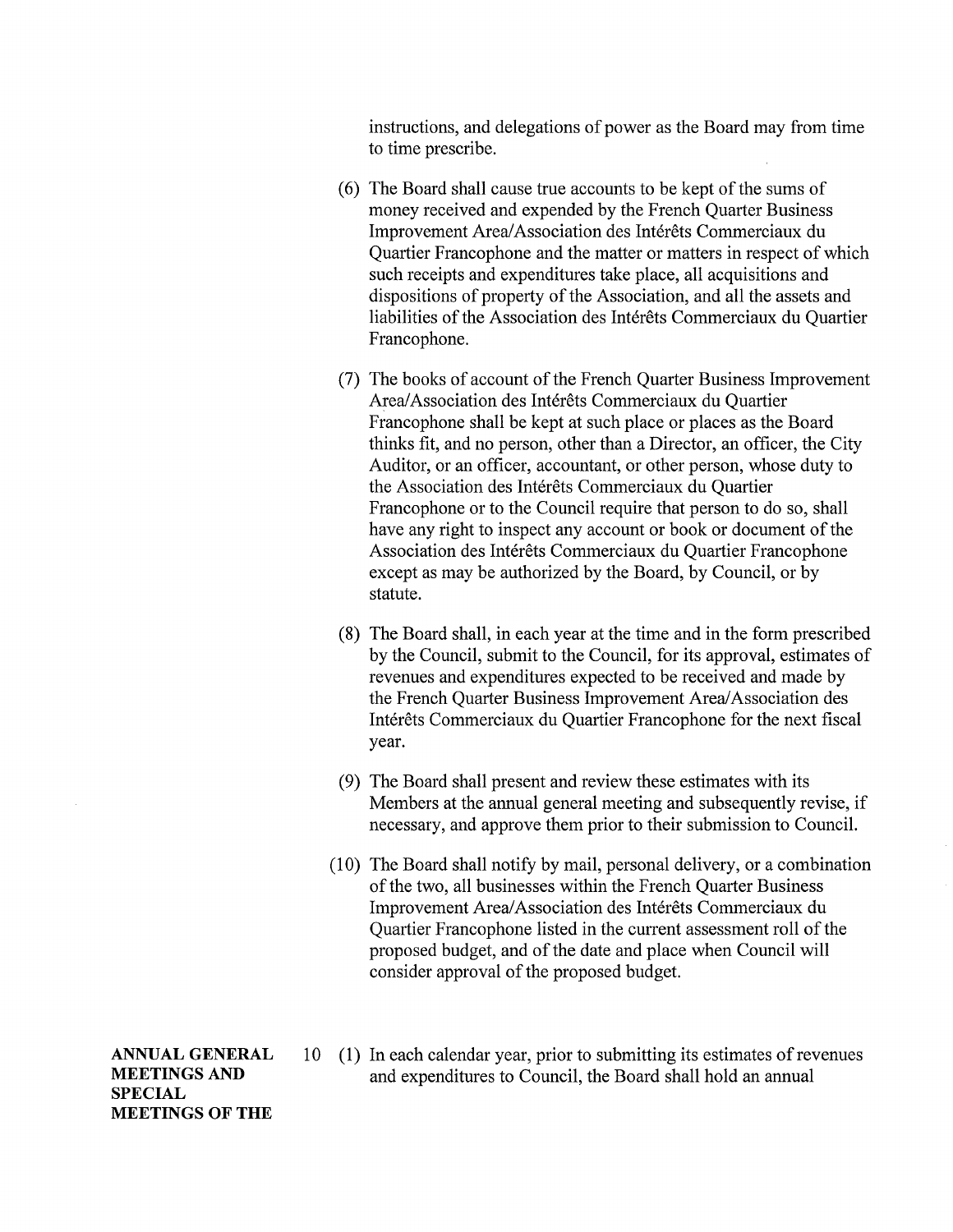| <b>BOARD</b>         |    |        | general meeting of all Members.                                                                                                                                                                                                                                                                                                                                                                                                                                                                                                             |
|----------------------|----|--------|---------------------------------------------------------------------------------------------------------------------------------------------------------------------------------------------------------------------------------------------------------------------------------------------------------------------------------------------------------------------------------------------------------------------------------------------------------------------------------------------------------------------------------------------|
|                      |    |        | (2) Written notice of the annual meeting shall be sent by mail,<br>personal delivery, or a combination of the two, to all Members, at<br>least fourteen (14) days prior to the meeting date.                                                                                                                                                                                                                                                                                                                                                |
|                      |    |        | (3) At the annual meeting the Board shall:                                                                                                                                                                                                                                                                                                                                                                                                                                                                                                  |
|                      |    | (a)    | review with Members its estimates of revenues and<br>expenditures for the next calendar year;                                                                                                                                                                                                                                                                                                                                                                                                                                               |
|                      |    | (b)    | review with Members any nominations for new Directors<br>from the Members for the next calendar year received by<br>the Board prior to the meeting;                                                                                                                                                                                                                                                                                                                                                                                         |
|                      |    | (c)    | seek any additional nominations for new Directors for the<br>next calendar year; and                                                                                                                                                                                                                                                                                                                                                                                                                                                        |
|                      |    | (d)    | close the nomination period permanently for new Directors<br>for the next calendar year.                                                                                                                                                                                                                                                                                                                                                                                                                                                    |
|                      |    | apply: | (4) For the purposes of any vote of the membership during the annual<br>meeting or a special meeting, the following voting procedures shall                                                                                                                                                                                                                                                                                                                                                                                                 |
|                      |    | (a)    | Each Member shall be entitled to one vote;                                                                                                                                                                                                                                                                                                                                                                                                                                                                                                  |
|                      |    | (b)    | In order to be eligible to vote, each representative shall<br>present to the Board upon arrival at the meeting, an original<br>signed statement giving the bearer permission to represent<br>the Member in any vote at that meeting; and                                                                                                                                                                                                                                                                                                    |
|                      |    | (c)    | Motions are passed by a majority of the votes cast by the<br>Members present at the meeting.                                                                                                                                                                                                                                                                                                                                                                                                                                                |
| <b>ANNUAL REPORT</b> | 11 |        | The Board shall prepare and submit to Council an annual report of<br>the activity of the French Quarter Business Improvement<br>Area/Association des Intérêts Commerciaux du Quartier<br>Francophoneat the time specified by Council, together with an<br>audited financial statement of the French Quarter Business<br>Improvement Area/Association des Intérêts Commerciaux du<br>Quartier Francophone comprised of an income and expenditure<br>account and a balance sheet and any other statements and reports<br>required by Council. |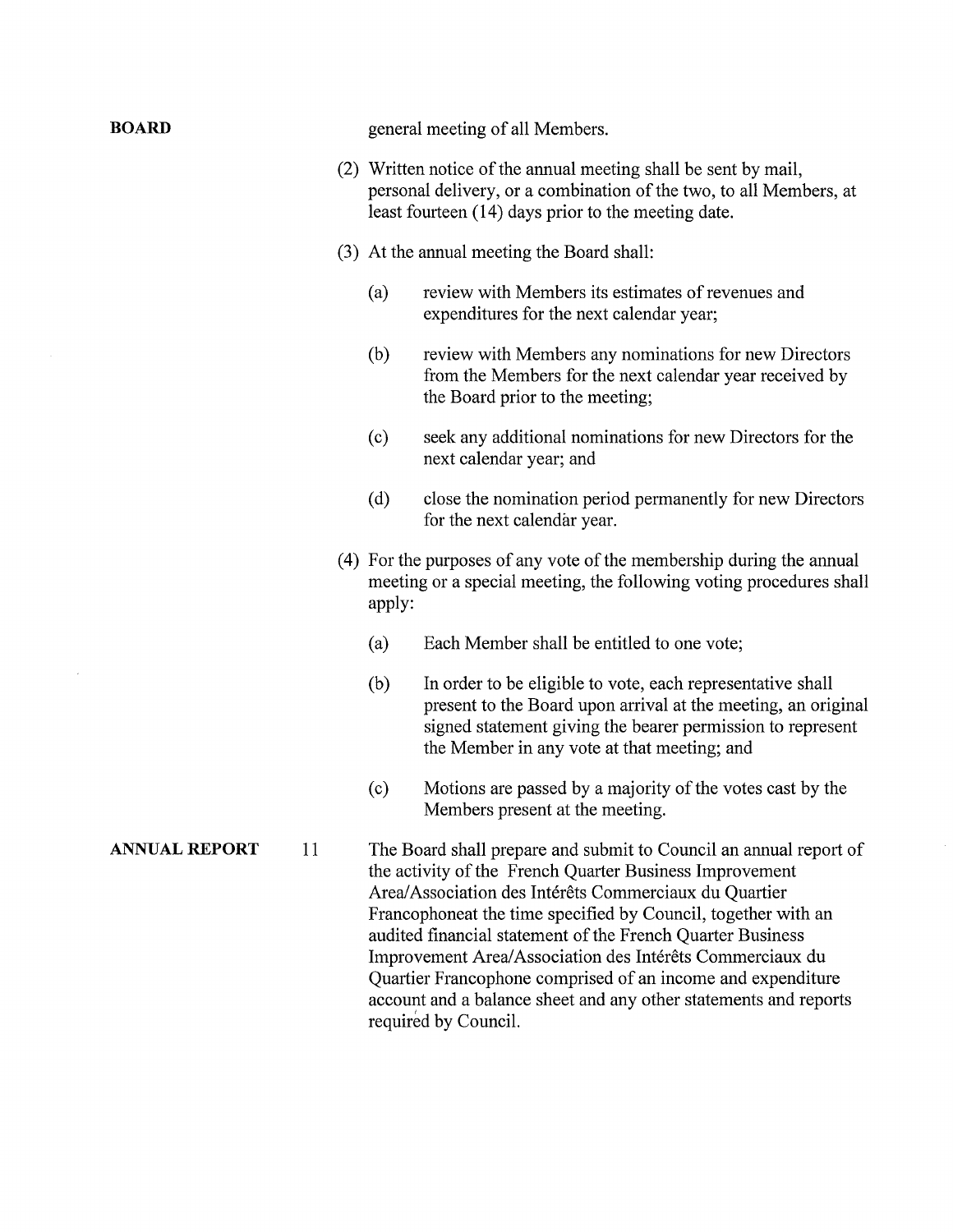**EFFECTIVE DATE** 12 This bylaw comes into effect on the date on which it is passed.

(NOTE: Consolidation made under Section 69 of the *Municipal Government Act,* R.S.A. 2000, c.M-26 and Bylaw 16620 Section 16, and printed under the City Manager's authority)

Bylaw 16219, passed by Council October 17, 2012

Amendment

 Bylaw 16523, January 1, 2014 Bylaw 17788, December 13, 2016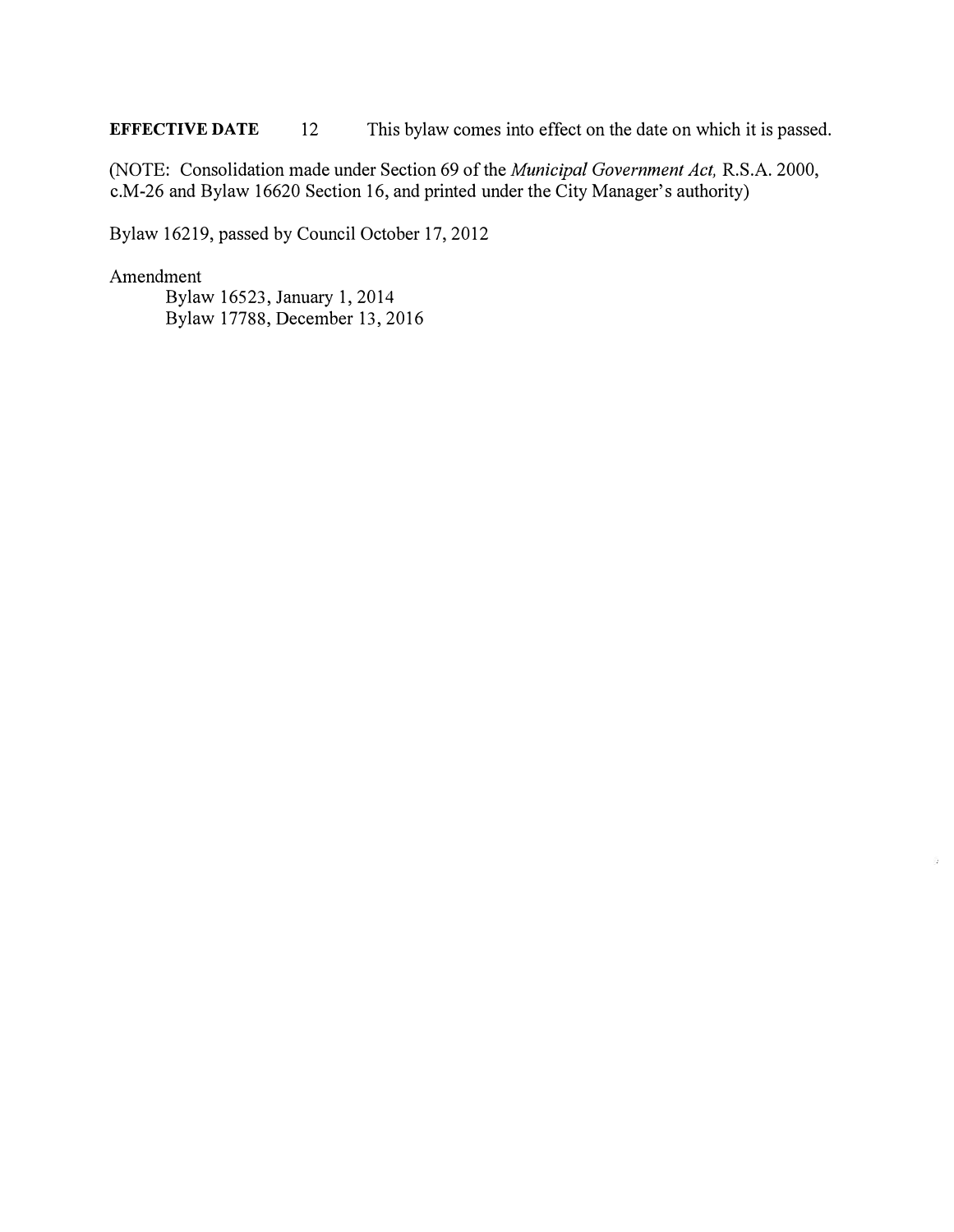**SCHEDULE A - REQUEST FOR ESTABLISHMENT** 

WΥ May 25, 2012 Clam (HELEN NOLAN) . An the representible of the requestor of the alberto  $-\mathcal{H}$ olo  $4805 - 2213$  115 M Float  $-1/2$  $\cdots$  $\frac{1}{2}$  $7675K$  $\label{eq:3} \begin{array}{lll} \bullet\hspace{1.8cm}&\bullet\hspace{1.8cm}&\bullet\hspace{1.8cm}&\bullet\hspace{1.8cm}&\bullet\hspace{1.8cm}&\bullet\hspace{1.8cm}&\bullet\hspace{1.8cm}&\bullet\hspace{1.8cm}&\bullet\hspace{1.8cm}&\bullet\hspace{1.8cm}&\bullet\hspace{1.8cm}&\bullet\hspace{1.8cm}&\bullet\hspace{1.8cm}&\bullet\hspace{1.8cm}&\bullet\hspace{1.8cm}&\bullet\hspace{1.4cm}&\bullet\hspace{1.4cm}&\bullet\hspace{1.4cm}&\bullet\hspace{1$  $\ldots$ Laurence Call 750 904-8187 ة .<br>مصطفة <del>الحمدة :</del> يا : يا : in production and provident particle in the community of the state of the production of the state of the state of the state of the state of the state of the state of the state of the state of the state of the state of the ancient complementation responsive sequential termine securities in the property and the convention of the complete state of the complete state of the complete state of the complete state of the complete state of the compl .<br>Senada de 1930 e 1930 de 1939 de 1939 e 1939 de 1939 de febrero de 1930 de 1930 de 1930 de 1930 de 1930 de 19 in all the control construction of the season and the season of the control of the control and the season of the season of the season of the season of the season of the season of the season of the season of the season of t  $\ldots$   $\mathbb{Z}$ ... a a comparador e conservado en comparador de la característica de la característica de la característica de la  $\sim$ a posso de uso é creer emergencia con el seu company con un seguente de la constitución de la possibilidad de .<br>And the following and a support for the terms a sa participa esta parte de la demonstración proposa a constituídad de la compactación de la manada estadounidad de la .<br>That being mangaching experimental org. Indefines in them - paints demonstrated and - Ed. interest - B - demonstrated ie<br>popiet internationaly product corresponded diametric minimum and (2011). The three all lines .<br>In the company of the and the angle of the company of the company of the company of the company of the company .<br>And purposes by Edit Expressions in modern proper light, the color plan of the and the company of the company of the company of the company of the company of the company of the company of the company of the company of the company of the company of the company of the company of the company of the comp aasta oo weedhadka .<br>The concernence of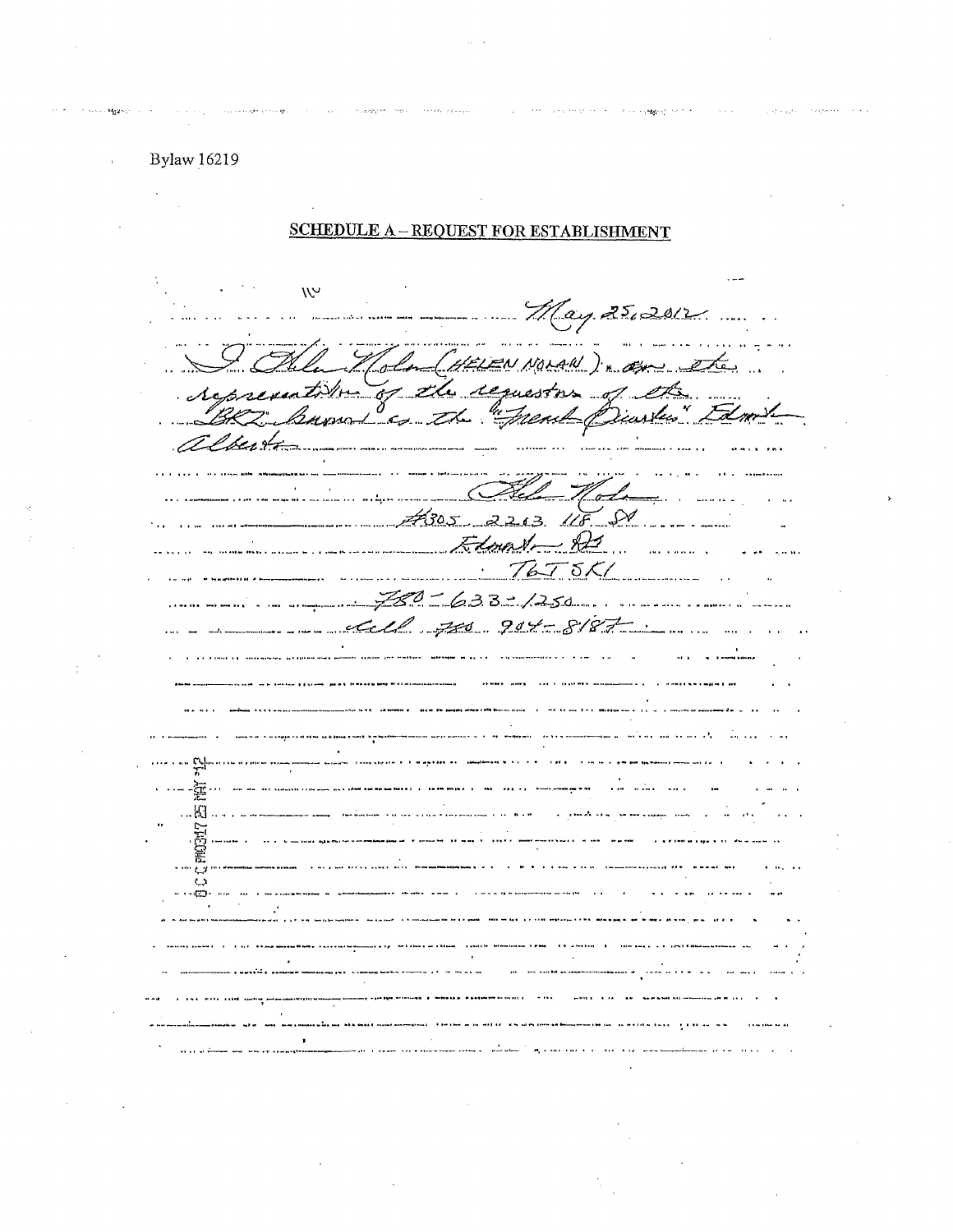Request to Edmonton City Council for Establishment of Business Revitalization Zone

i e las

.<br>Schedule "A" is established, request that Edmonton City Council establish a business revitalization zone tax if the proposed zone with the boundaries as set out on the attached<br>The proposed purposes of the zone are liste

 $\mathcal{A}(\mathcal{C},\mathcal{C})$ 

| <b>Business Operating</b><br>Name  | <b>Business Location Address</b> | <b>Business Owner</b><br>(Print name) | Signature | Date        | Witness (Signature)    |
|------------------------------------|----------------------------------|---------------------------------------|-----------|-------------|------------------------|
| CADRIN DENINGE<br>CLrare           | $9562 - 82406$                   | BERNARD CADRIN D. Cadami              |           |             | nay 8/2012 (Del 1 de)  |
| MILL CREEK<br>CAFE                 | $9562 - 82$ Ave                  | Isobelle Sol Isobelly Sol             |           |             | Flay 8/2012 8/12/16    |
| Ehacklefon<br>Roallitin.           | $\frac{1}{2}$                    | Johnstobben                           |           |             | Marker Salt            |
| ANERYARMS                          | $3764 - 917$                     | JOHN SOOC YN LED                      |           |             | Mapter Off 1/2         |
| <b>FormieDoon</b><br><u>Mangri</u> | 8724C(1)                         | Jan Stode / 1/4                       |           |             | Marter Shel no         |
| Burnham Denture<br>Chriss Ltd      | $8722 - 9157$                    | John Bunnam                           |           |             | Magil 2012 Soll fol    |
| Medicina Shoppe 328.               | GIZZ SIME                        | Rosalia Fuen                          |           |             | Mang 9 por 1 QLA 7 Pol |
| Sweet HAVEO                        | 9/70.82 402                      | TUE NEUTER                            |           |             | May 9/200 Alle Molen   |
| Peolaheard Road Worlds             | 9635-82 Ave                      | GORI RAVILHAMAL                       |           |             | MAY Year Del The       |
| Humpty's.                          | $9555 - 82$ $6ve$                | $\sum k_{\tau}$ $\tau_{\sigma}$       |           |             | 1/29/12 21/21/16       |
| Bonnie Door<br>Donbl Care          | $-5726 - 9154$                   | Clint Heath                           | [[AaGH    | $M$ ay 9/12 | Al the                 |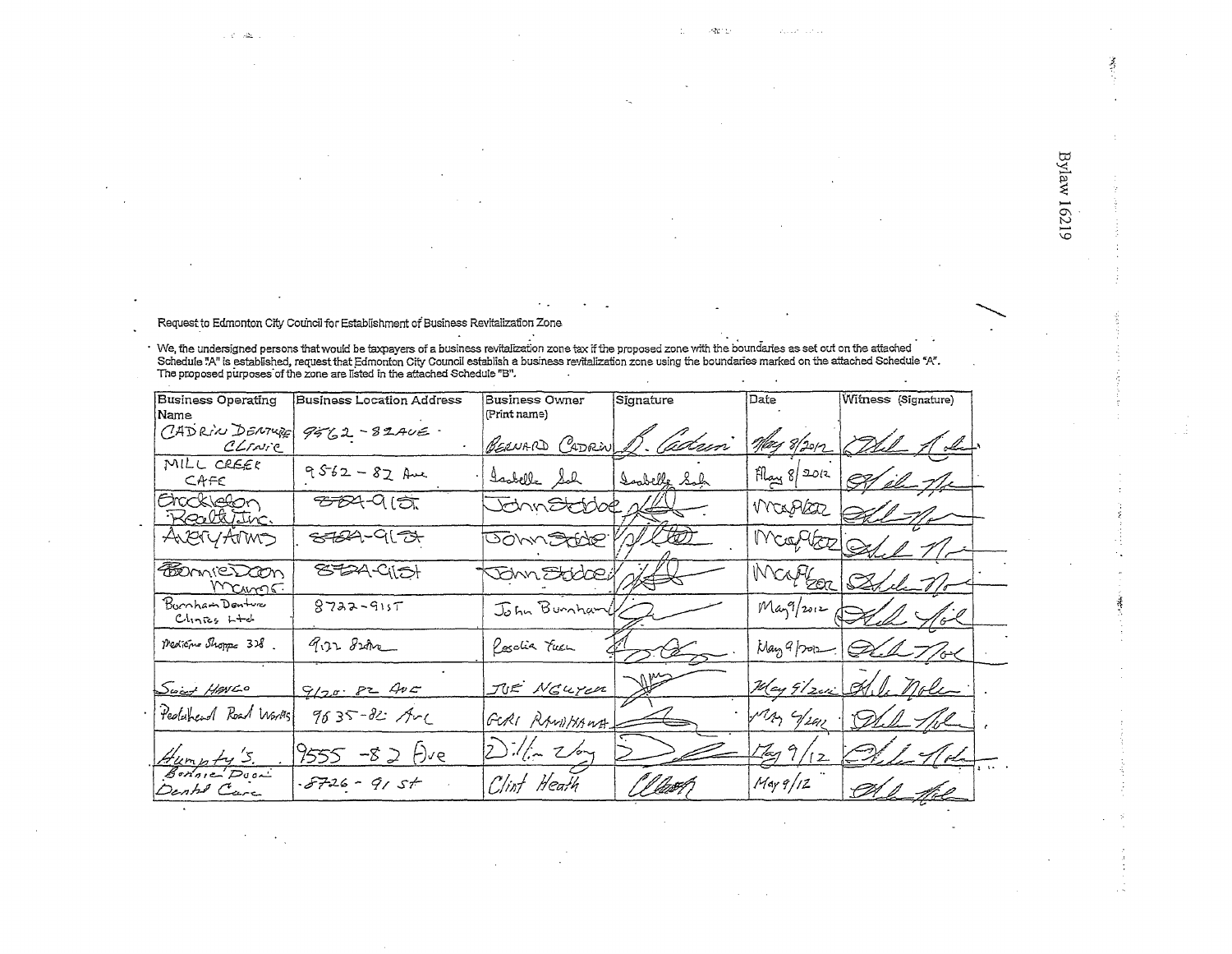

Schedule "B"

Proposed Purposes of the Business Revitalization Zone

1. Improving, beautifying and maintaining property in the zone

2. Developing, improving and maintaining public parking.

3. Promoting the zone as a business or shopping area.

ANNIDAVIT OF EXECUTION OF WITNESS

 $I, \angle$ //Z $\angle$ /T-1/  $\angle$ //D $\angle$ //Miness), of the City of Ridmonton, in the Province of Alberta SOLEMALY AFFIRM AND DECLARE THAT:  $\begin{array}{cc} \text{CANADA} & \\ \text{PROVINGB OF ALBERTA} & \\ \text{TO WIT;} & \text{')} \end{array}$ 

I. Iam at least 18 years old.

- 2. That I was personally present and did see the persons named in the within instrument who are personally known to mo to be the persons named therein, duly sign and except the same for the purpose named therein.
- 3. To the best of my knowledge the signatures I witnessed are those of porsons entitled to sign this request.
- 4. I am the subscribing witness to the signatures on this request

ARFIRMED bafore me at Edmonton, in the )<br>Province of Alberta, this  $\overline{J} \overline{z}$  day 2012

e of Witness)

A Commissioner for Outlis in and<br>for the Province of Alberta, W. SELLGREN<br>My Commission Expires CommissionEn or OATHS<br>My Commission Expires CRADERIA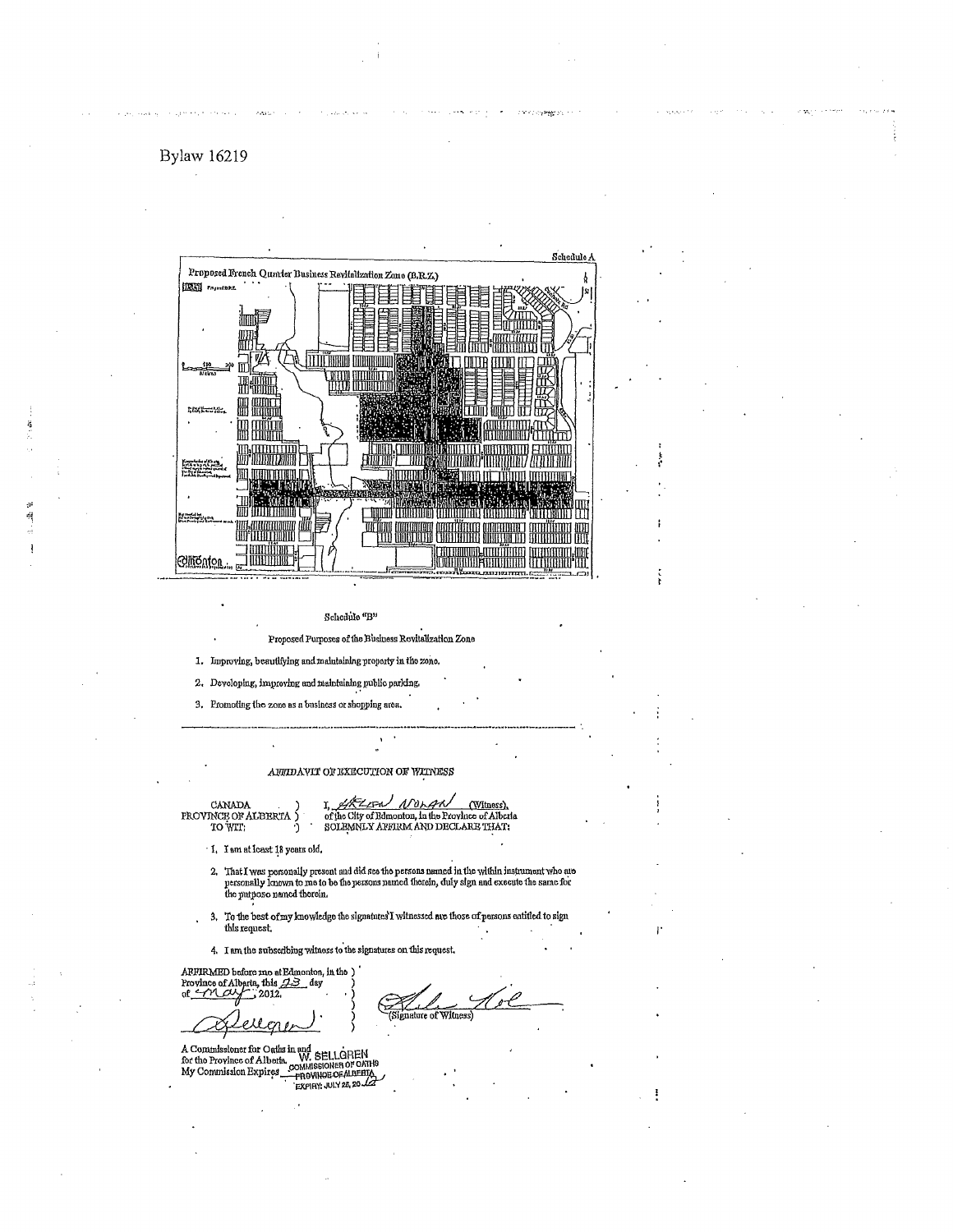Request to Edmonton Cify Council for Establishment *of* Business Revitalization Zone

\* We, the undersigned persons that would be taxpayers of a business revitalization zone ax if the proposed zone with the boundaries as set out on the attached \*<br>Schedule "A" is established, request that Edmonton City Coun

| <b>Business Operating</b> | <b>Business Location Address</b>           | <b>Business Owner</b>                      | Signature               | Date                         | Witness (Signature) |
|---------------------------|--------------------------------------------|--------------------------------------------|-------------------------|------------------------------|---------------------|
| Name                      |                                            | (Print name)                               |                         |                              |                     |
|                           |                                            |                                            |                         |                              |                     |
|                           |                                            |                                            |                         |                              |                     |
| Pause-Cafei.              | дкөбу<br>$8627 - 91$<br>8114               | Nathalie<br>Duchaine                       |                         | May 8<br>201Z                |                     |
| ロジ                        | $2b27 - 2$<br>Street                       | Patricia                                   |                         | $\bar{\mathcal{S}}$ .<br>may |                     |
| <u>Boutique</u>           | $+110$                                     | gchanico                                   | anuarichens.            |                              |                     |
| Saule                     | Sheecr<br>$8627 - 91$                      | marcel                                     |                         | S<br>may                     |                     |
| miassage                  | #310                                       | Hamann                                     | $1h/\Omega$ <i>Acal</i> | 2012                         | Harborn             |
| $L$ a<br>Bistro           | Street,<br>$8627 - 91$                     | Keith                                      |                         | 23,<br>$\gamma$ ay           |                     |
| PeresauD                  | ፞₩∞⊬                                       | PersonD                                    |                         | 2012                         |                     |
| Climigue<br>Médicale De.  | Street<br>8627- つ1<br>`#138                | Denis<br>VinoenT                           |                         | imay 23.<br>2012             |                     |
| Journoi                   | 8627-9:<br>Street                          | Erienne                                    |                         | may 8,                       |                     |
| Le feanco                 | E312                                       | ALCIVY                                     |                         | 2012                         | a taxxe             |
| Labei ez<br>Bookooping    | Streety<br>$8627 - 91$<br>はりし              | Genevience<br>Labrie                       |                         | may 23.<br>2012              |                     |
| Les Pelits                | <b>STROOT</b><br>$8627 - 0.1$              | Celine Leocsque                            | eluce<br>'Luigue        | mod 23                       |                     |
| Rayons de Sòleill         | ัษ 120                                     | Angelique Salpidi                          | بالملهج فرهبه           | 2012                         | atricia             |
| [ৰ ভিইচ্ছ<br>BartiQue     | Street<br>$8627 - 0$<br>^ <del>±</del> 110 | $P_{\rm{eff}}$ Rioioior<br><u>adhenive</u> | attes                   | $max_{1}$ 23.<br>ے مہ        |                     |
|                           |                                            |                                            |                         |                              |                     |
|                           |                                            |                                            |                         |                              |                     |

**Bylaw 16219** 

 $\mathbb{Z}_2^{\times}$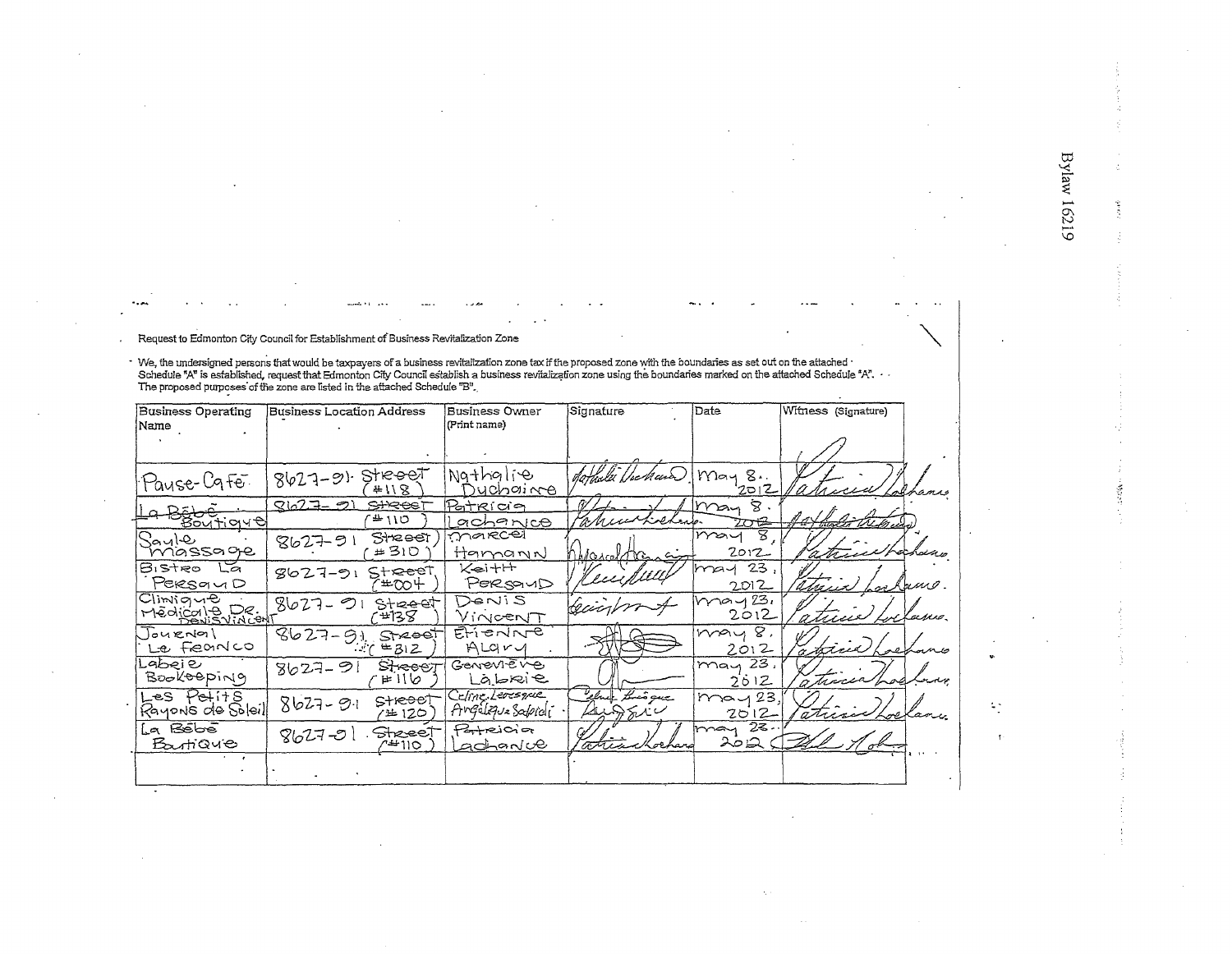

Schedule " $\mathrm{B}^n$ 

Proposed Purposes of the Business Revitalization Zone

1. Improving, beautifying and maintaining property in the zone.

2. Developing, improving and maintaining public parking.

3. Promoting the zone as a business or shopping area

#### AFFIDAVIT OF EXECUTION OF WITNESS

PATRICIA LACHANY

CANADA PROVINCE OF ALBERTA )

#### of the City of Edmonton, in the Province of Alberta SOLBMNLY AFFIRM AND DECLARE THAT:

bricaa

1. I am at least 18 years old.

2. That I was personally present and did see the persons named in the willim instrument who are personally known to me to be the persons named therein, duly sign and execute the same for the purpose named therein.

A Signature of Witness)

- 3. To the bost of my knowledge the signatures'l witnessed are those of persons entitled to sign this request.
- 4. I am the subseribing witness to the signatures on this request.

AltEIRMED before me at Edmonton, in the<br>Provinge of Alberta, this 223 day<br>of May 2012,  $\overline{A}$ 

A Commissioner for Oaths in and<br>for the Province of Alberta. zl z My Commission Expires

DOUGLAS HAROLD ENDRES<br>CONNESTORERFOR ONTIS<br>IN CONNESTORERTIRES APRILET,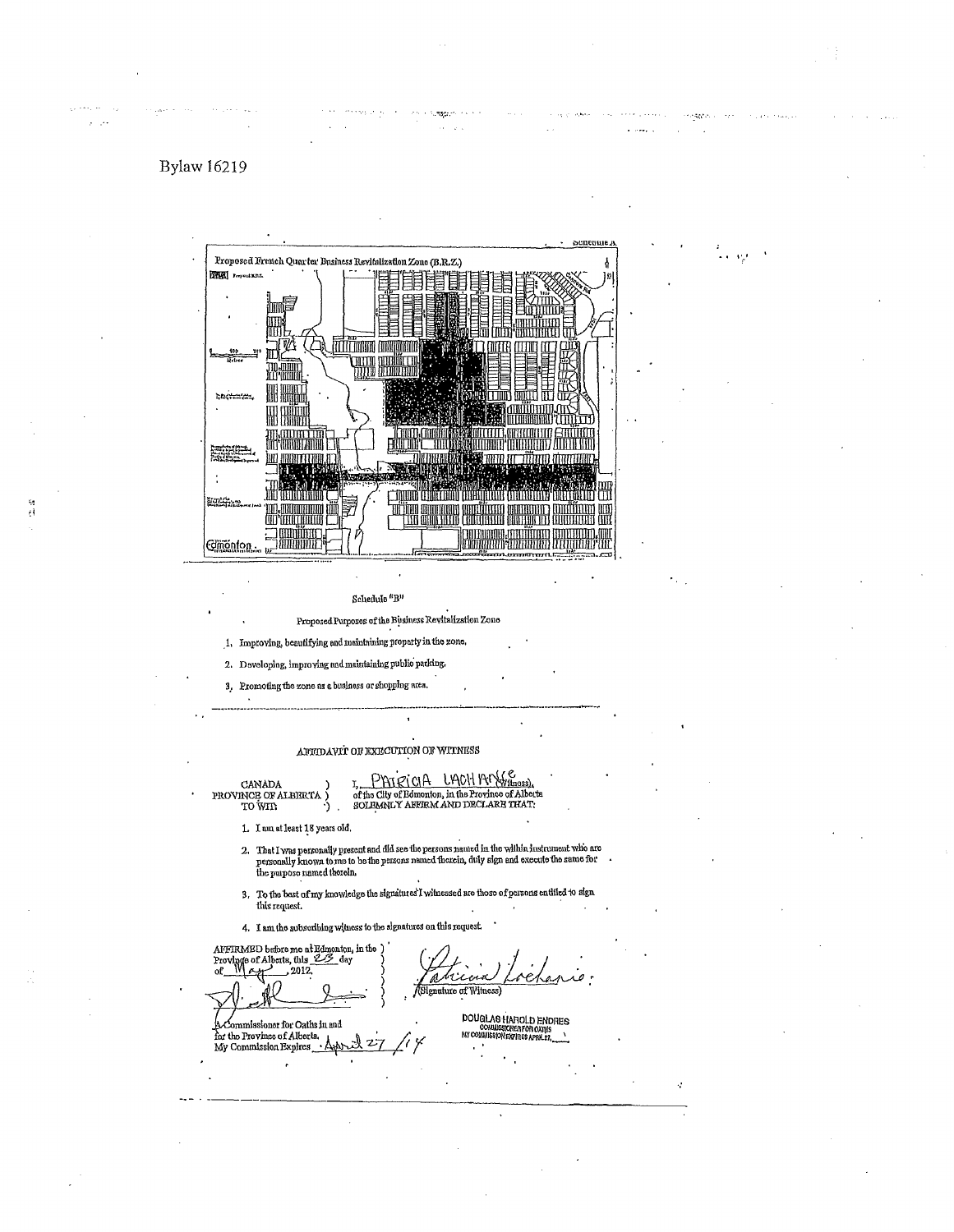

Schedule "B"

Proposed Purposes of the Business Revitalization Zone

1. Improving, beautifying and maintaining property in the zone.

2. Developing, improving and maintaining public parking.

3. Promoting the zone as a business or shopping area.

AUIDDAVIT OF EXECUTION OF WITNESS

CANADA PROVINCE OF ALBERTA

NOLAN (Witness). HELE of the City of Edmonton, in the Province of Alberta<br>SOLEMNLY AFFIRM AND DECLARE THAT:

1. I am at least 18 years old.

2. That I was personally present and did see the persons named in the within instrument who are personally known to me to be the persons named therein, duly sign and execute the same for the purpose named therein.

 $3$  . To the best of my knowledge the signatures<br>  $\rm I$  witnessed are those of porsons entitled to signathis request.

4. Lam the subscribing witness to the signatures on this request.

AFFIRMED before me at Edmonton, in the )<br>Province of Alberta, this  $\overline{23}$  day<br>of  $\overline{Y}$   $\overline{C}$   $\overline{C}$   $\overline{C}$   $\overline{C}$   $\overline{C}$   $\overline{C}$   $\overline{C}$   $\overline{C}$   $\overline{C}$   $\overline{C}$   $\overline{C}$   $\overline{C}$   $\overline{C}$   $\overline{C}$   $\$ 

o PP

A Commissioner for Oaths in and<br>for the Province of Alberta, SELLGREN<br>for the Province of Alberta, SERING COMMISSIONER OF OATHS<br>My Commission Explices FROUNCE OF ALBERTA

Signaturo of Witness)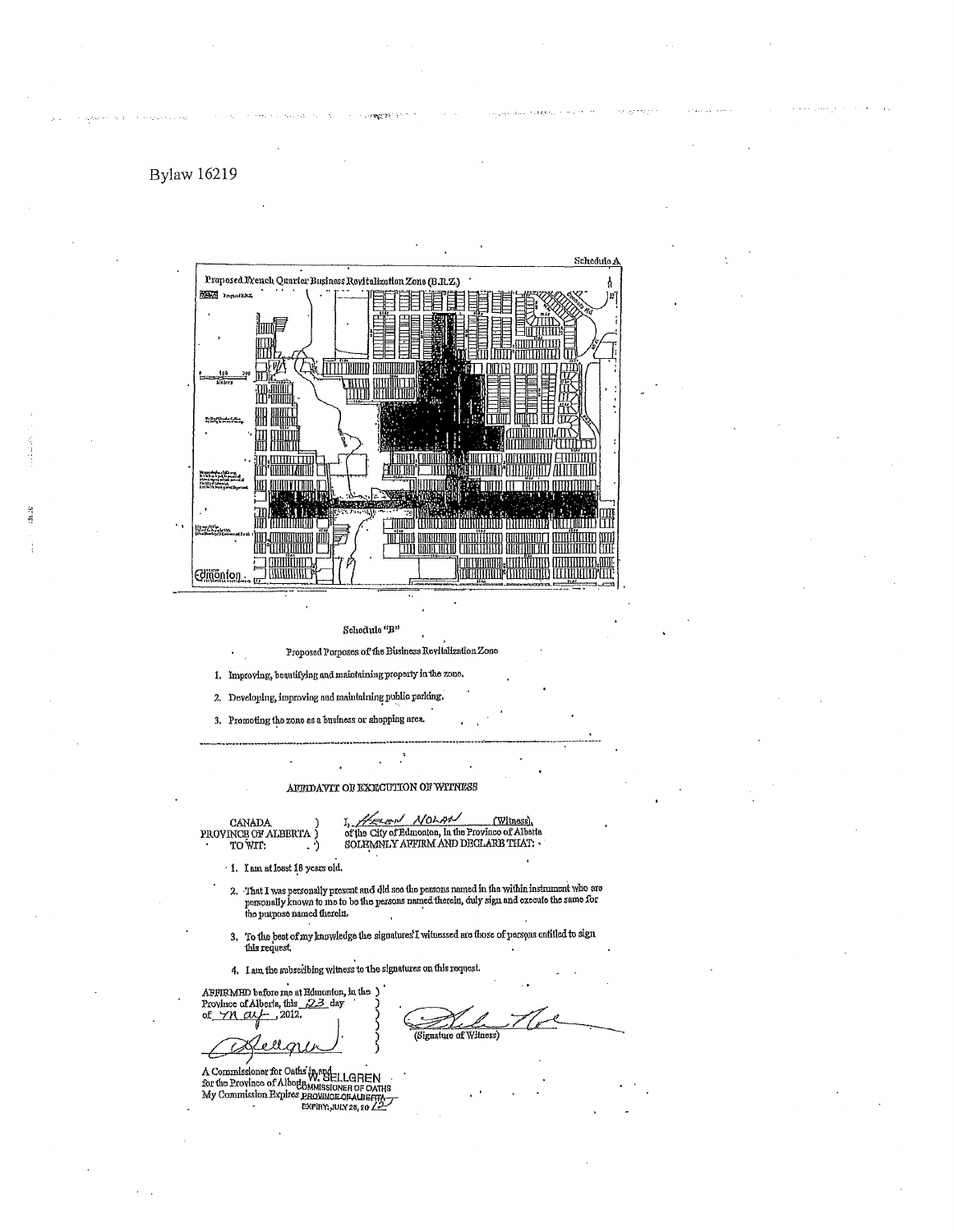**Bylaw 16219** 

 $\frac{1}{2}$ 

#### Request to Edmonton City Council for Establishment of Business Revitalization Zone

 $-37.1$ 

 $\epsilon$ 

<sup>-</sup> 'We, the undersigned persons that would be taxpayers of a business revitalization zone tax if the proposed zone with the boundaries as set out on the attached<br>Schedule <sup>N</sup>A" is established, request that Edmonton City C

 $1 - \frac{1}{2} = 3$ 

 $......$ 

 $\cdots$ 

A.  $-6 - 3$ 

| Business Operating<br>Name                     | Business Location Address       | <b>Business Owner</b><br>(Print name) | Signature | Date                  | Witness (Signature) |
|------------------------------------------------|---------------------------------|---------------------------------------|-----------|-----------------------|---------------------|
|                                                |                                 |                                       |           |                       |                     |
| Exalte be Saba                                 | 8815A-92571                     | Chartal Begg                          |           | <u> Ulay 8/2000 -</u> | 211 Me.             |
| Whyle Avenue Chippechie<br>and wellness centre | $8933 - 32$ Au / 101-3925-82 Ai | CERISTOPER 2<br>Brophia               |           | $\mu_{eq}$ 9/12       | 1.16h               |
| Yoga Wellness                                  | $785A - 92S$                    | Edie Cassady                          | E Corsady | May 10/12             | Lle Holm            |
| mamento<br>HATE INC                            | $894r - 82ArE$                  | MAR(A<br>CALDARALO                    | Fat       |                       | May 10/12 Fred 7 e  |
| $K$ EN $C+$ N PHOTO.                           | 8927.8 82 Ave                   | KEN CHOW                              |           | $2\nu$                | 0. . W. e-          |
| $H$ AI $R$ Station                             | 8827.7827                       | $5.11 - 41$                           | S. PuNK,  | $mRT$ 10/12           | Le Molin            |
| Little Caterpillas                             | 8939 - 82 Ave                   | Monica Dás                            | Monas     | $M_{\rm H}/H/10$      |                     |
| Little Caterpillar                             | 8939-82Ave                      | KERRILINNLOMMER                       | Holsman   | MayH/12               |                     |
| <b><i>Millcuel Musson</i></b>                  | 9562. 82 Aus                    | <u>Artale</u> Uchre                   |           | $M_{M1}$ $S12$        |                     |
| <i>rí.E.</i> Po <i>berts</i> . R.PA            | $8926 - 82401$                  | Harold Réferts                        | PT PL C B | $\mathbb{Z}^{2}$      |                     |
| LHE CHEESE<br>F <del>a</del> c†zre¥            | 8943-8941 8221                  | MAKIE MICHEL                          |           | Mufix 171             |                     |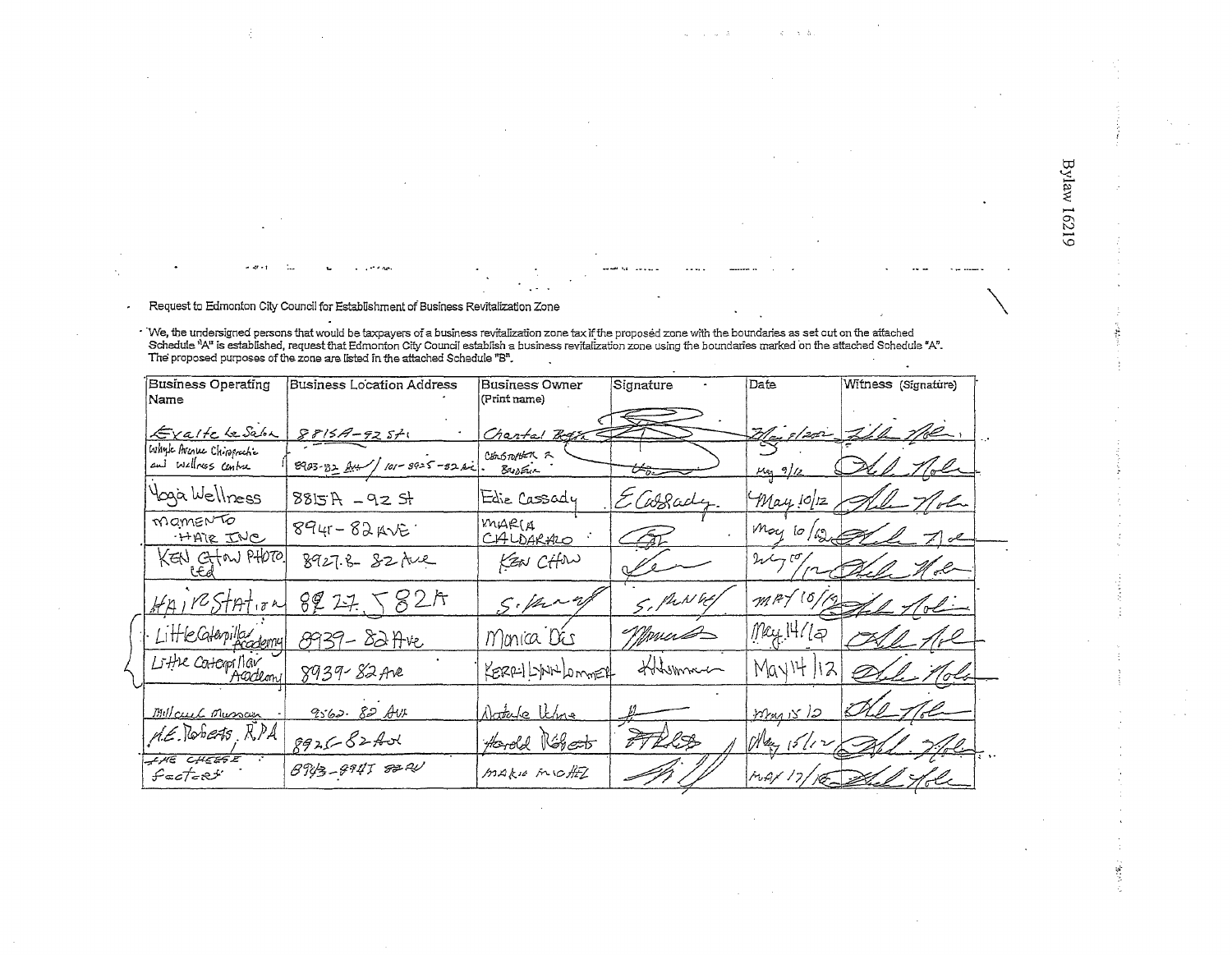#### **Bylaw 16219**

|                       | Proposed Krench Quarter Business Revitalization Zone (B.R.Z.)             | й  |
|-----------------------|---------------------------------------------------------------------------|----|
| <b>BEEN</b> Important |                                                                           | ¥, |
|                       | 47<br>ШU<br>ти<br>π.                                                      |    |
| th tru                | G<br>ᅚ                                                                    |    |
| DESERTH.              | W<br>松田<br>π7<br>أهي<br>Ĥ<br>- 26<br>黒脚                                   |    |
| شاداه مكرسات          | पापाणा<br><b>Tax</b><br><b>NORTH CONTROL</b><br><b>REAL PROPERTY</b><br>W |    |
| <b>British</b>        | 花鼠。<br>IRI.<br>ä.<br>Alexandri<br>(MARITAN ITTI)<br>Ш                     |    |
| <b>GUILLE LE</b>      | m                                                                         |    |

Schedulo "B"

Proposed Purposes of the Business Revitalization Zone

1. Improving, beautifying and maintaining property in the zone.

2. Developing, improving and maintaining public parking.

3. Promoting the zone as a business or shopping area.

#### AFFIDAVIT OF EXECUTION OF WITNESS

 $\ddot{\phantom{0}}$ 

CANADA PROVINCE OF ALBERTA)

 $\ddot{\phantom{a}}$ 

 $\begin{array}{l} \text{I}, \ \ \text{MELAM} \ \text{N0k.4 }\ \text{M}, \ \ \text{(Wilness)} \\ \text{of the City of Hdmonto, in the Provalence of Aberta SOLBMANJY APFIRM AND DECLARE THAT:} \end{array}$ 

1. I am at least 18 years old.

- $2, \;$  That I was personally present and did see the persons named in the within instrument who are personally known to me to be the persons named therein, duly sign and execute the same for the purpose named therein.
- 3. To the best of my knowledge the signatures I witnessed are those of persons entitled to sign this request.
- 4. I am the subscribing witness to the signatures on this request.

AFFIRMED before me at Edmonton, in the )<br>Province of Alberta, this  $\overbrace{23}$  day<br>of  $\overbrace{10000}$  2012,

eilgu ∠∕ A Commissioner for Oaths in and<br>for the Province of AlbertaW. SELLGHEN<br>My Commission Bxpires PROVINGEOF ALBERTA<br>FREEW UILY 86,20

مر<sup>7</sup> س re of Witness'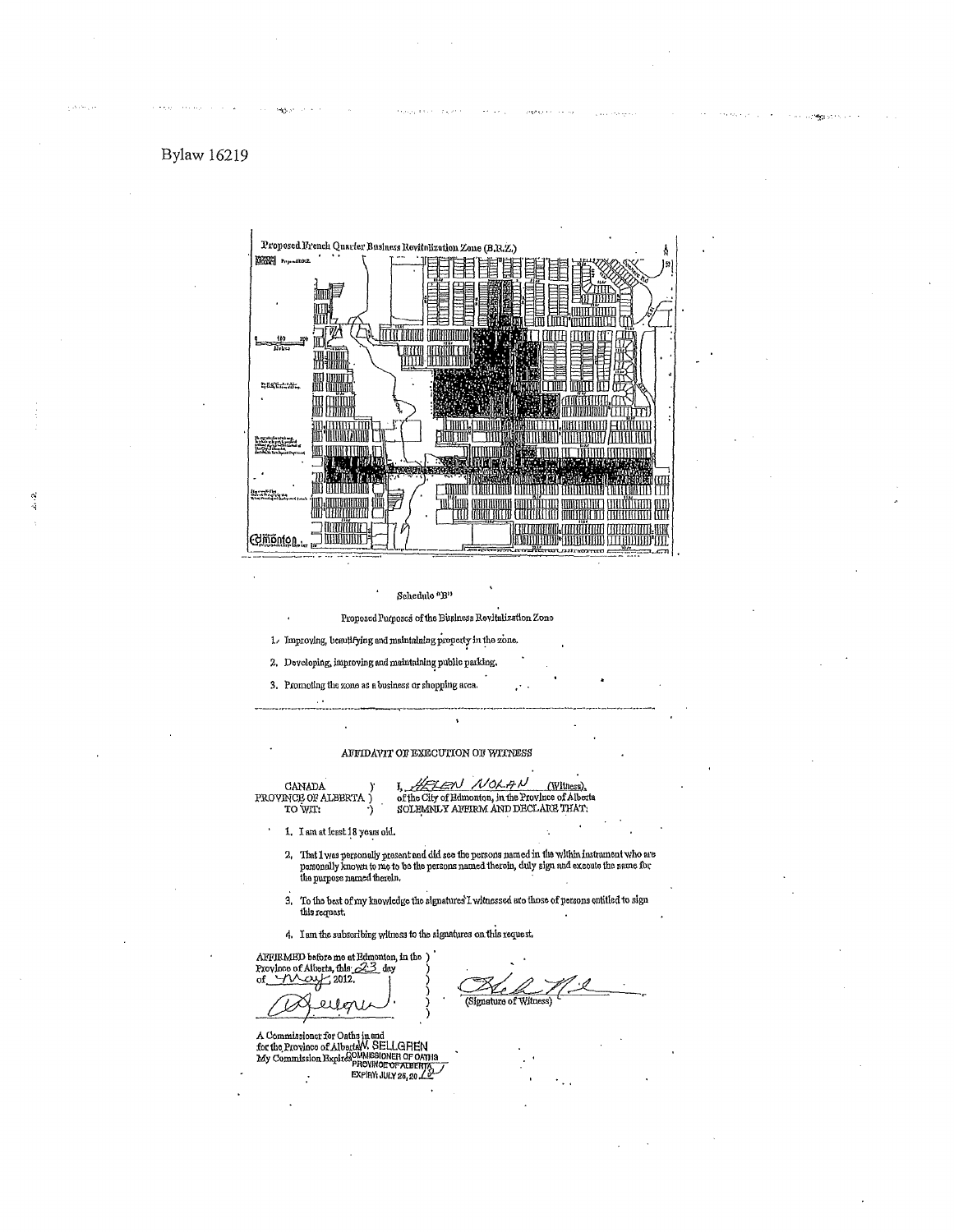Request to Edmonton City Council for Establishment of Business Revitalization Zone

\* We, the undersigned persons that would be taxpayers of a business revitalization zone tax if the proposed zone with the boundaries as set out on the attached<br>Schedule "A" is established, request that Edmonton City Counci

| <b>Business Operating</b>                     | <b>Business Location Address</b>     | Business Owner         | Signature    | Date        | Witness (Signature) |
|-----------------------------------------------|--------------------------------------|------------------------|--------------|-------------|---------------------|
| Name.                                         |                                      | (Print name)           |              |             |                     |
|                                               |                                      |                        |              |             |                     |
|                                               | 8806 - 92 Bircer<br>Felmentoro , Ab. | Anton Moppulis         |              | 16. 2014    |                     |
| M <sub>D</sub> 280-lgc<br>Cennae'<br>Sherapa, | 1058925-82the<br>GOMENTON AS         | JANUNA STUBELLE        |              | AMOY/20R    |                     |
|                                               |                                      | ACGALEIRE<br>CHALIFOUY |              | May 17/82   |                     |
| ≁                                             | ₽                                    | <b>KARL FAES</b>       |              | May 17/12   |                     |
| x                                             | U                                    | Stephanie Legan-Ublace | Constitution | May 18/2012 |                     |
| DEVANEY's RISH PUB                            | 9013 88Ave                           | PATRICK DEVANEL        | Craney       | May 18/2016 |                     |
| BUL GO GI HOUSE                               | 8813 9257.                           | Sangham Hyun           |              | M0423/2012  |                     |
|                                               |                                      |                        |              |             |                     |
|                                               |                                      |                        |              |             |                     |
|                                               |                                      |                        |              |             |                     |

**Bylaw 16219**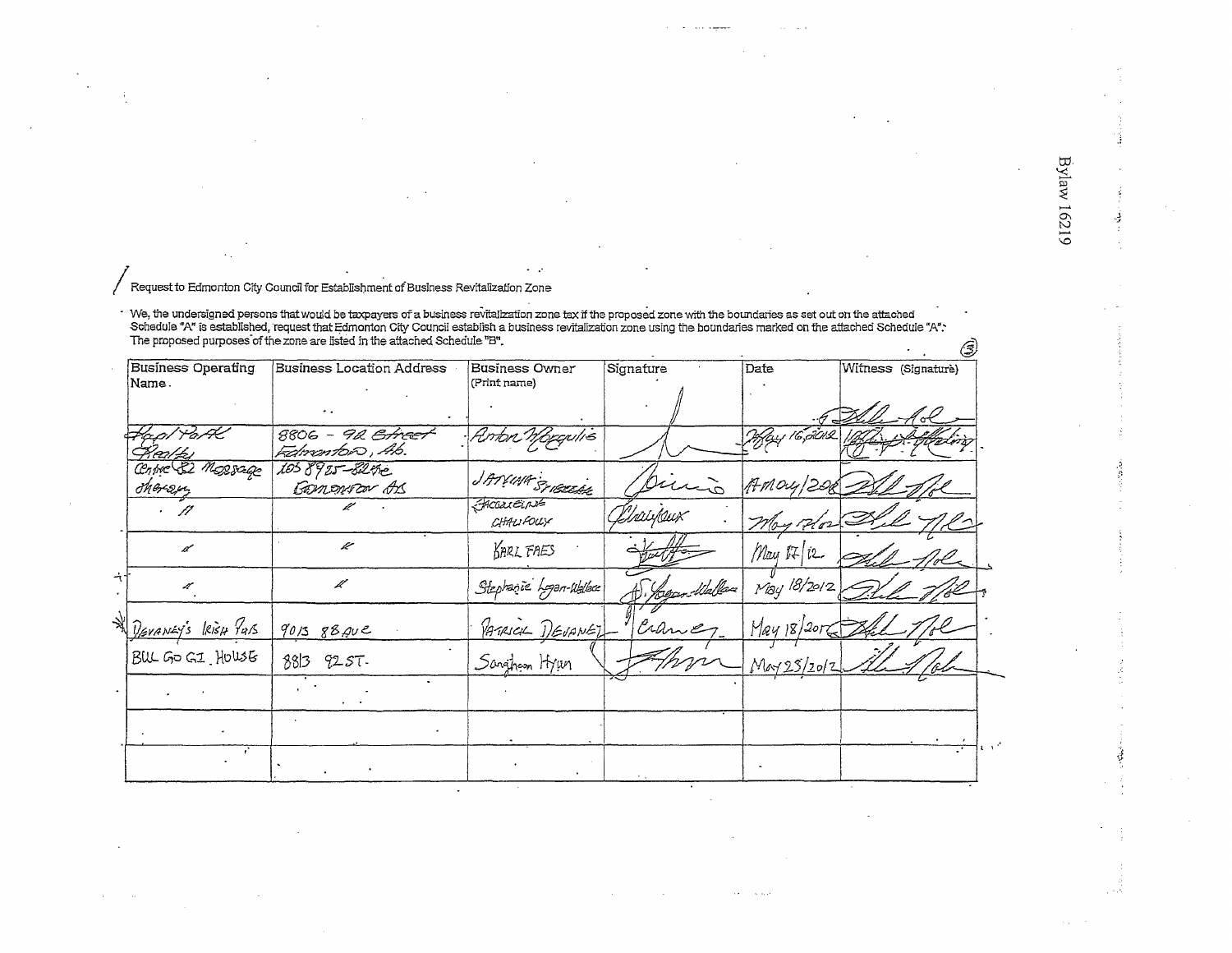

Schedule "B"

Proposed Purposes of the Business Revitalization Zone

1. Improving, beautifying and maintaining property in the zone.

2. Devoloping, improving and maintaining public parking.

3. Promoting the zone as a business or shopping area.

AFITDAVIT OF EXECUTION OF WITNESS

 $\begin{array}{cc} \text{CAMDA} & \cdot \\ \text{PROVINGB OF ALBERTA} \\ \text{TO VIT:} & \cdot \end{array}$ 

Nolas Keeper No la (Wilness),<br>of the City of Edmonton, in the Province of Alberta<br>SOLEMNLY AFFIRM AND DECLARE THAT:

1. Iam at least 18 years old.

- $2.$  That I was personally present and did aes the persons named in the within instrument who are personally known to me to be the persons named therein, duly sign and execute the same for the purpose named therein,
- 3. To the best of my knowledge the signatures'I witnessed are those of persons entitled to sign this request.
- 4. I am the subscribing witness to the signatures on this request.

AEFIRMED before me at Edmonton, in the Province of Alberta, this  $\frac{1}{2}$  day<br>of  $\overline{M}$  and  $\overline{M}$  and  $\overline{M}$  and  $\overline{M}$  and  $\overline{M}$  and  $\overline{M}$  and  $\overline{M}$  and  $\overline{M}$  and  $\overline{M}$  and  $\overline{M}$  and  $\overline{M}$ 

ומצ

(Signaturo of Witness)

A Commissioner for Oaths in and<br>for the Province of Alberta, commissioner of oAths<br>My Commission Expires - PROVINCE OF ALBERTA<br>EXPIRY: JULY 25, 20 4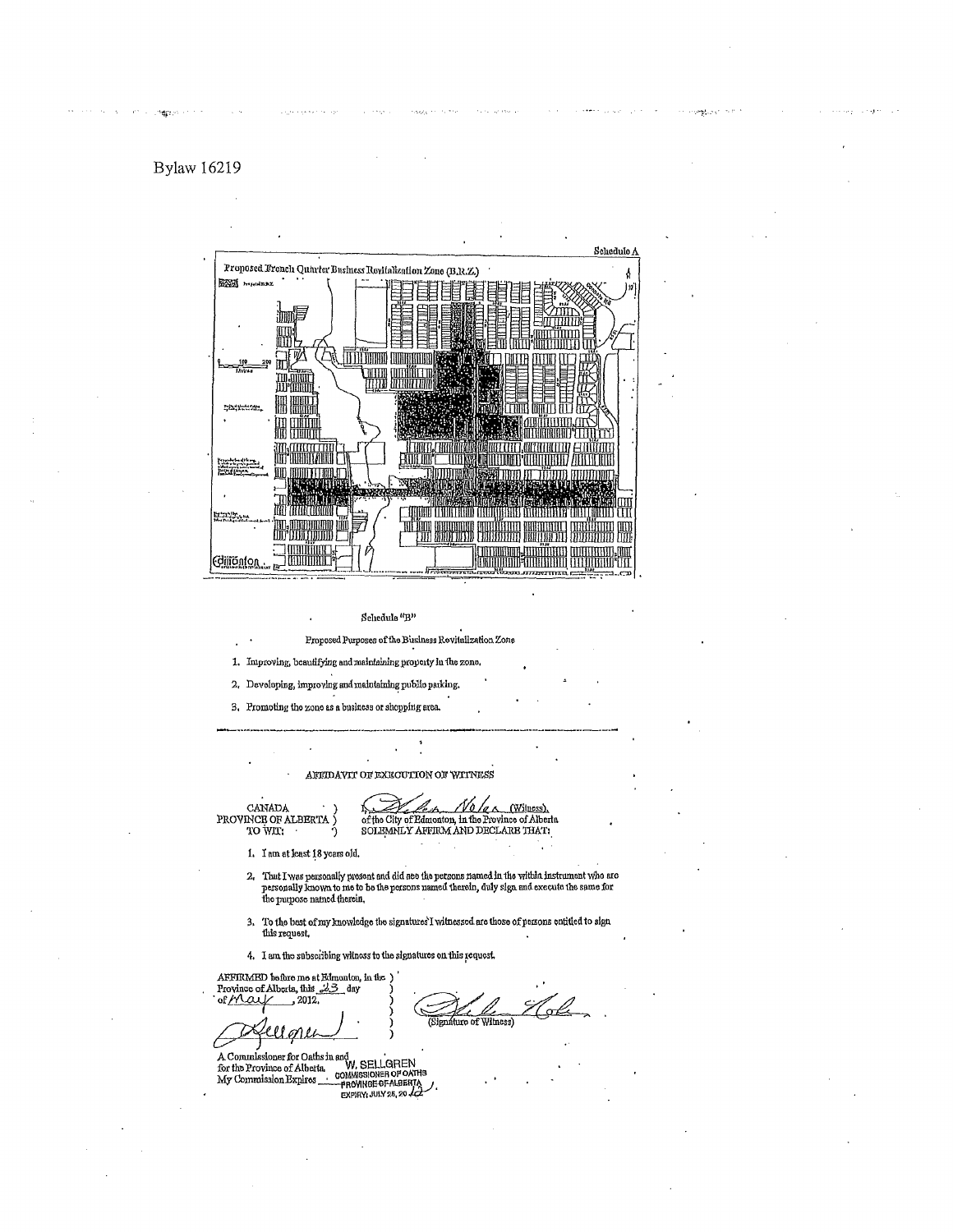# PROXY AUTHORITY  $\cdot$ PROPOSED FRENCH QUARTER BUSINESS REVITALIZATION ZONE

John Park of Bul Gra Gil House  $\mathbf{I}_{\mathbf{I}_{\mathbf{I}}}$ located at 8813 92 St " Edmonton, Alberta, authorize  $\frac{\text{Songhoon}}{\text{(name of proxy slgnatory)}}$ to duly sign on my behalf the Request to Edmonton City Council to establish a Business Revitalization Zone, generally located

within the area of Edmonton known as the French Quarter.

May Dated. Signature  $20/2$  $\sigma_{\Omega}$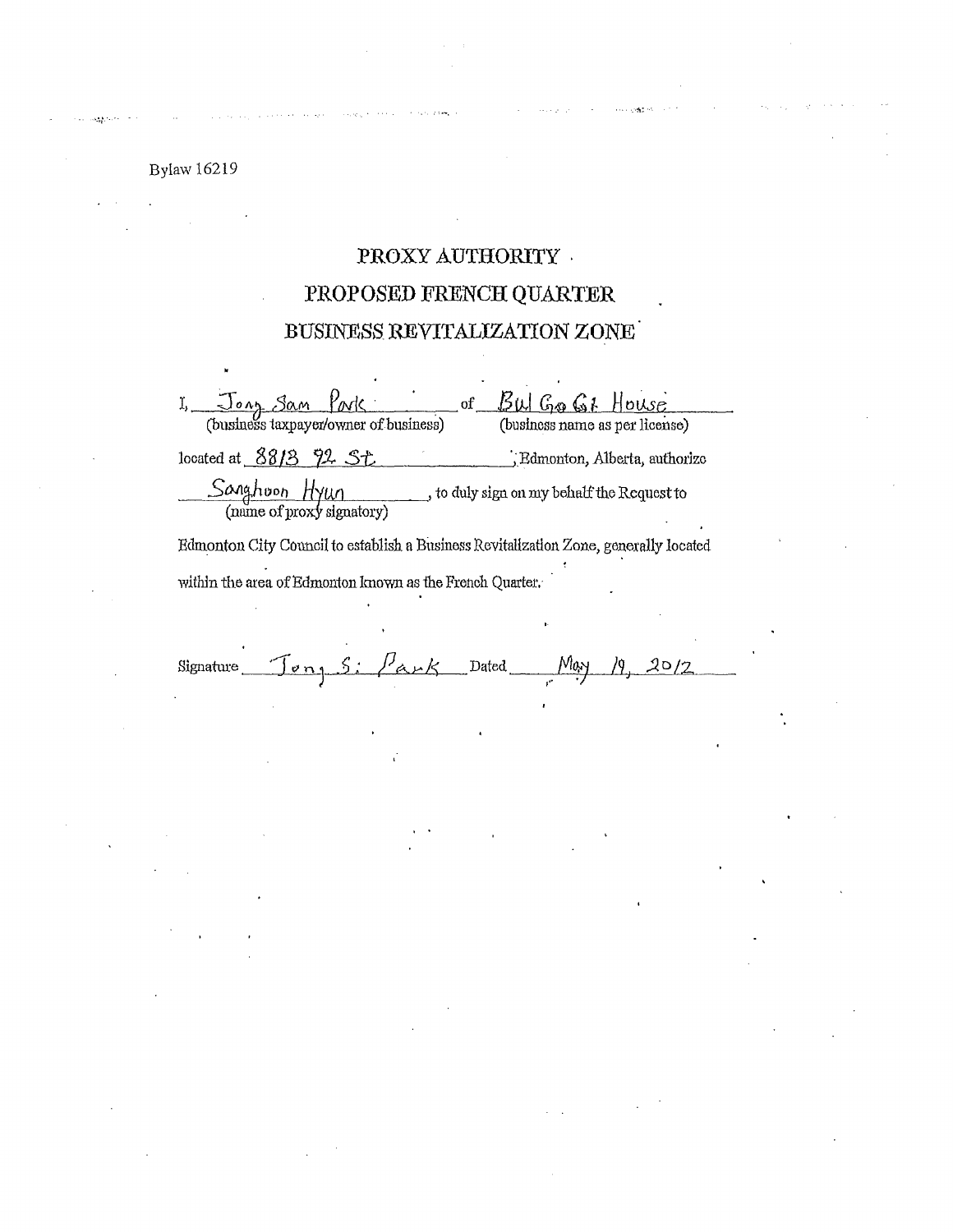## PROXY AUTHORITY PROPOSED FRENCH QUARTER BUSINESS REVITALIZATION ZONE

(business taxpayer/owner of business) (business name as per license)

 $8806 - 92$  Street located at Bdmonton, Alberta, authorize , to duly sign on my behalf the Request to Hnton (name of proxy signatory)

Edmonton City Council to establish a Business Revitalization Zone, generally located

within the area of Edmonton known as the French Quarter.

Signature Dated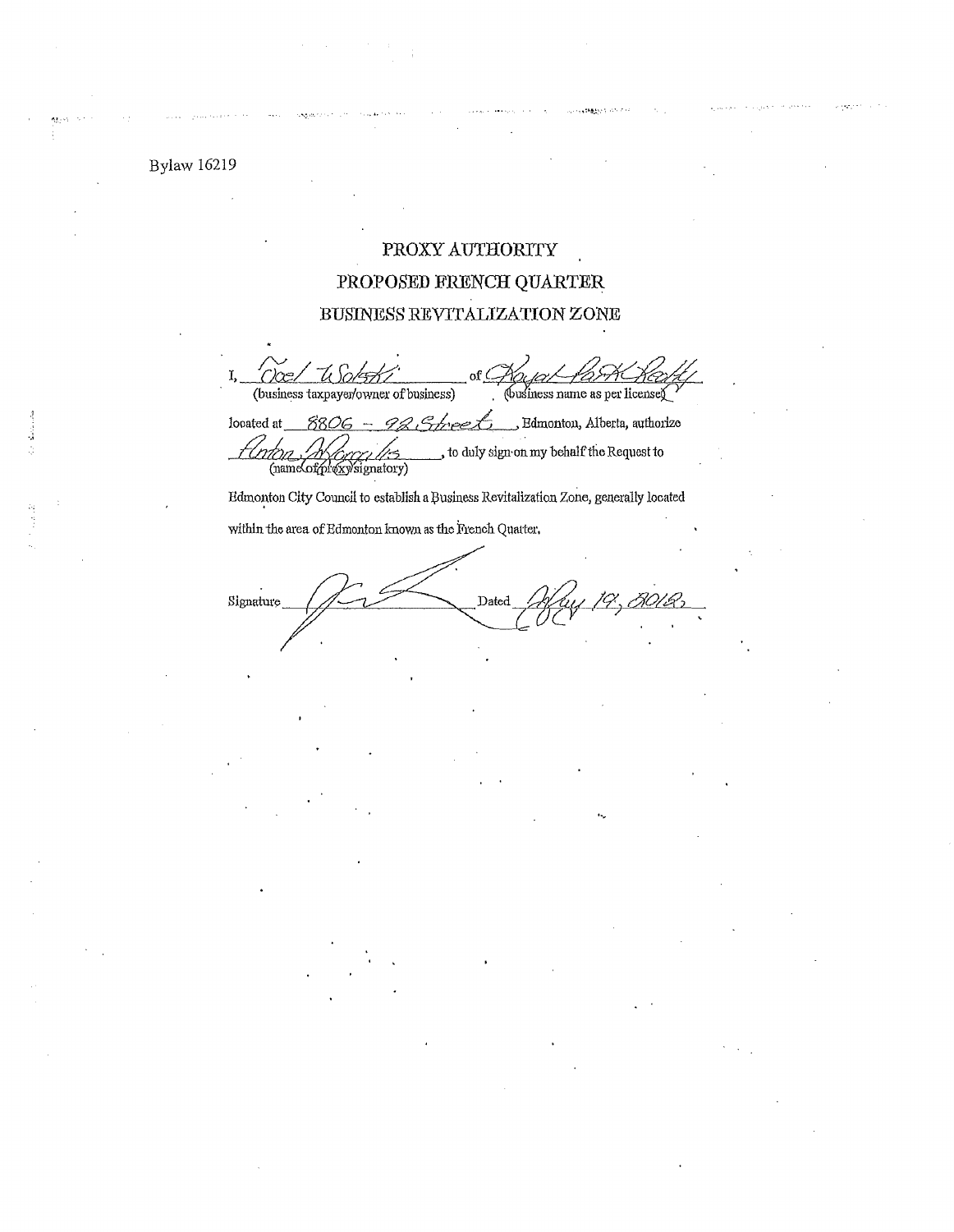. . . . .

### PROXY AUTHORITY PROPOSED FRENCH QUARTER BUSINESS REVITAUZATION ZONE

nd S  $\hat{I}_1$ o£. Koya Realt (business name as per license) (businass taxpayer/owner of business) 8806 92  $\mathfrak s$  $\leftarrow$ , Edmonton, Alberta, authorizo looated at<sub>i</sub>

Section tou Morgaills to duly sign on my behalf the Request to

Edinouton City Connoil to establish a Business Revitalization Zone, generally located within the area of Edmonton known as the French Quarter,

 $\mathcal{N}_{\mathbf{A},\mathbf{y}}$  $17.2012$ Signature Dated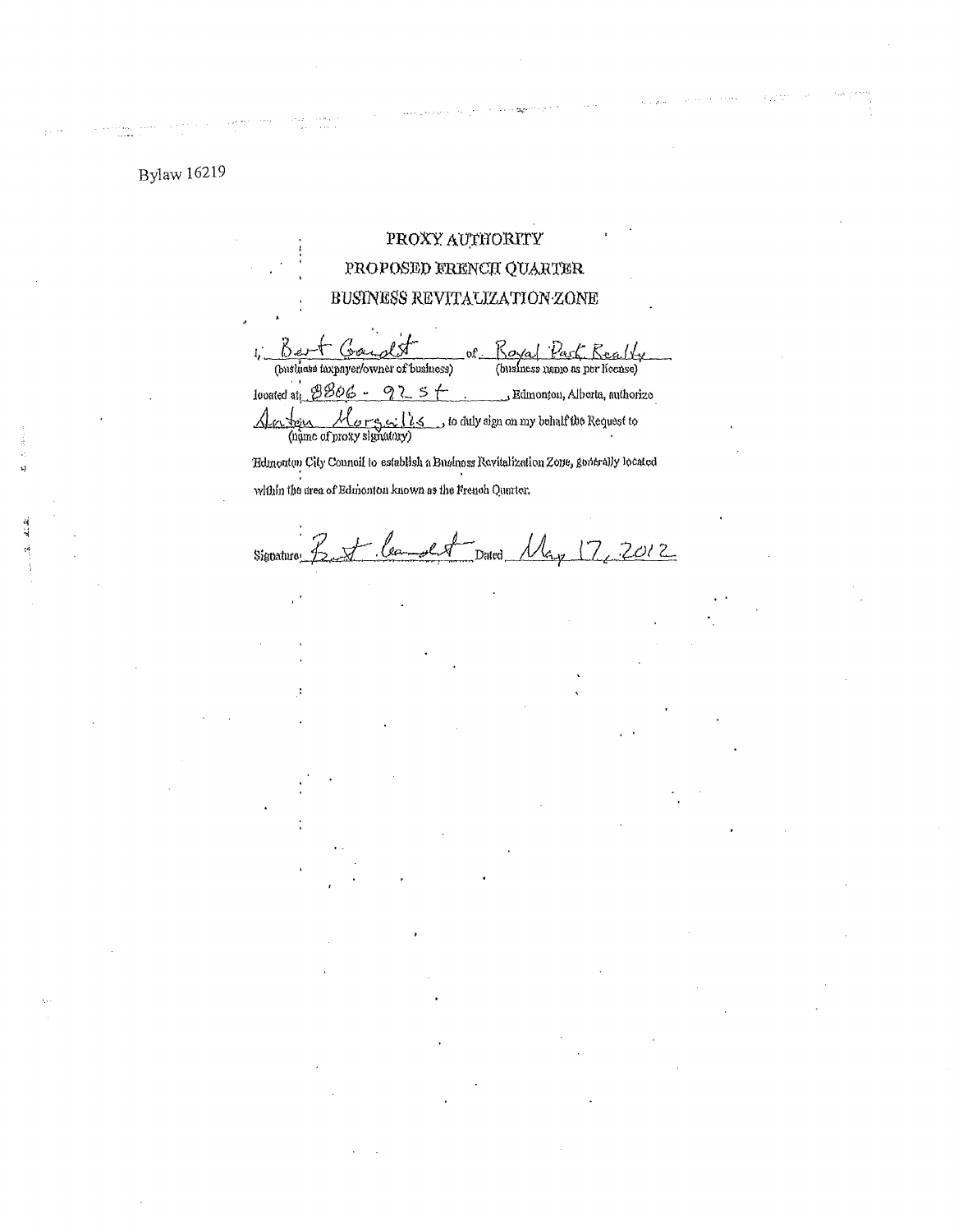## PROXY AUTHORITY PROPOSED FRENCH QUARTER BUSINESS REVITALIZATION ZONE

of Royal Park Realty (2010) Corporation Telly  $\langle a_i b_i b_j \rangle$ I, (business taxpayer/owner of business) located at<sub>i</sub>  $880<$  $9 + 8$ treet Edmonton, Alberta, authorizo  $A_A$  *ton.*  $M_0$   $C_A$   $J$   $I$   $S$   $(n$   $(n)$   $(n)$   $o$   $o$   $p$   $o$   $x$   $y$   $d$   $p$   $p$   $q$   $s$   $q$ to duly sign on my behalf the Request to

Edmonton City Council to establish a Business Revitalization Zone, generally located within the grea of Edmonton known as the Evench Quarter.

 $2013-$ Signatur Dated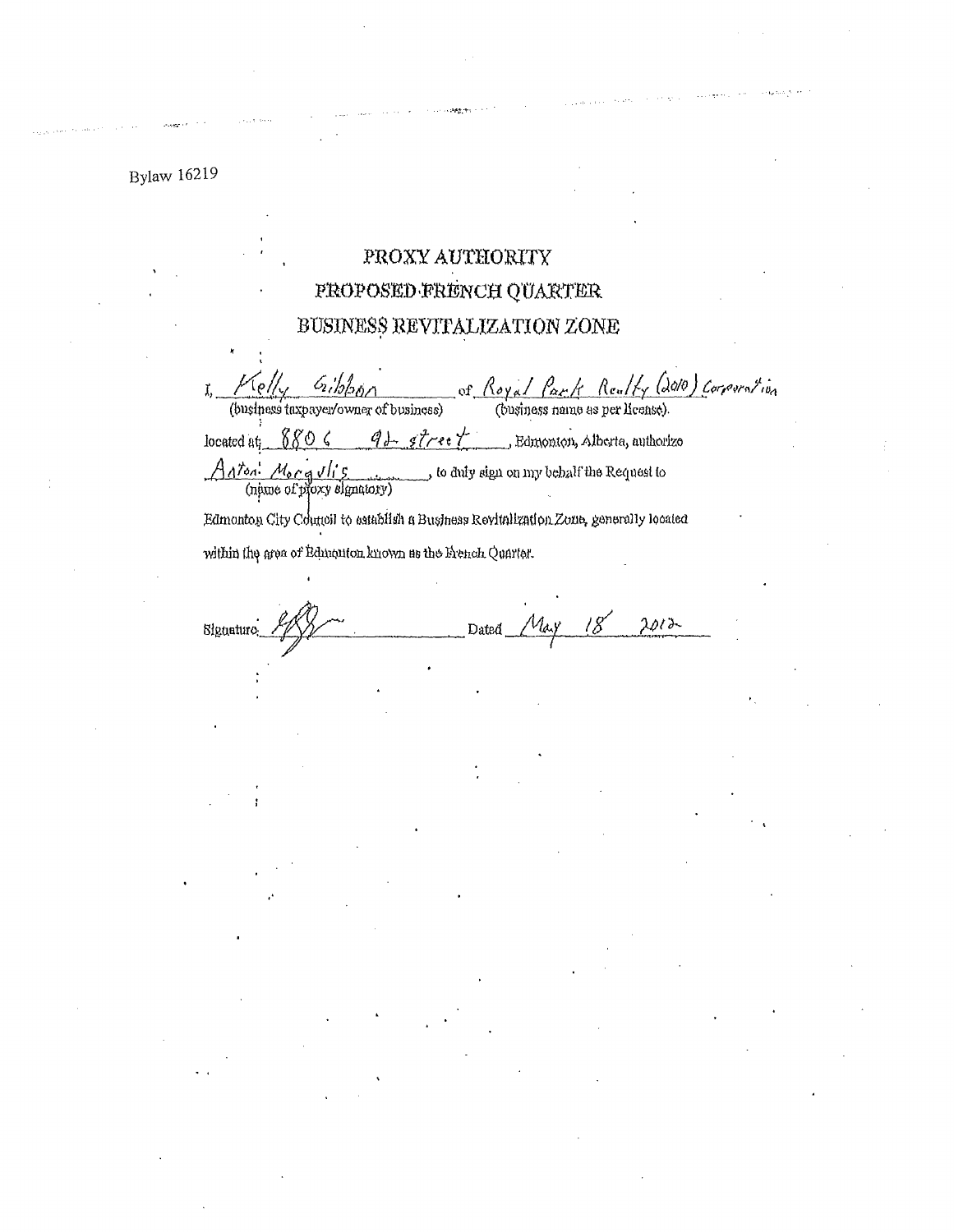#### **SCHEDULE B - BOUNDARY MAP**



**Appendix II**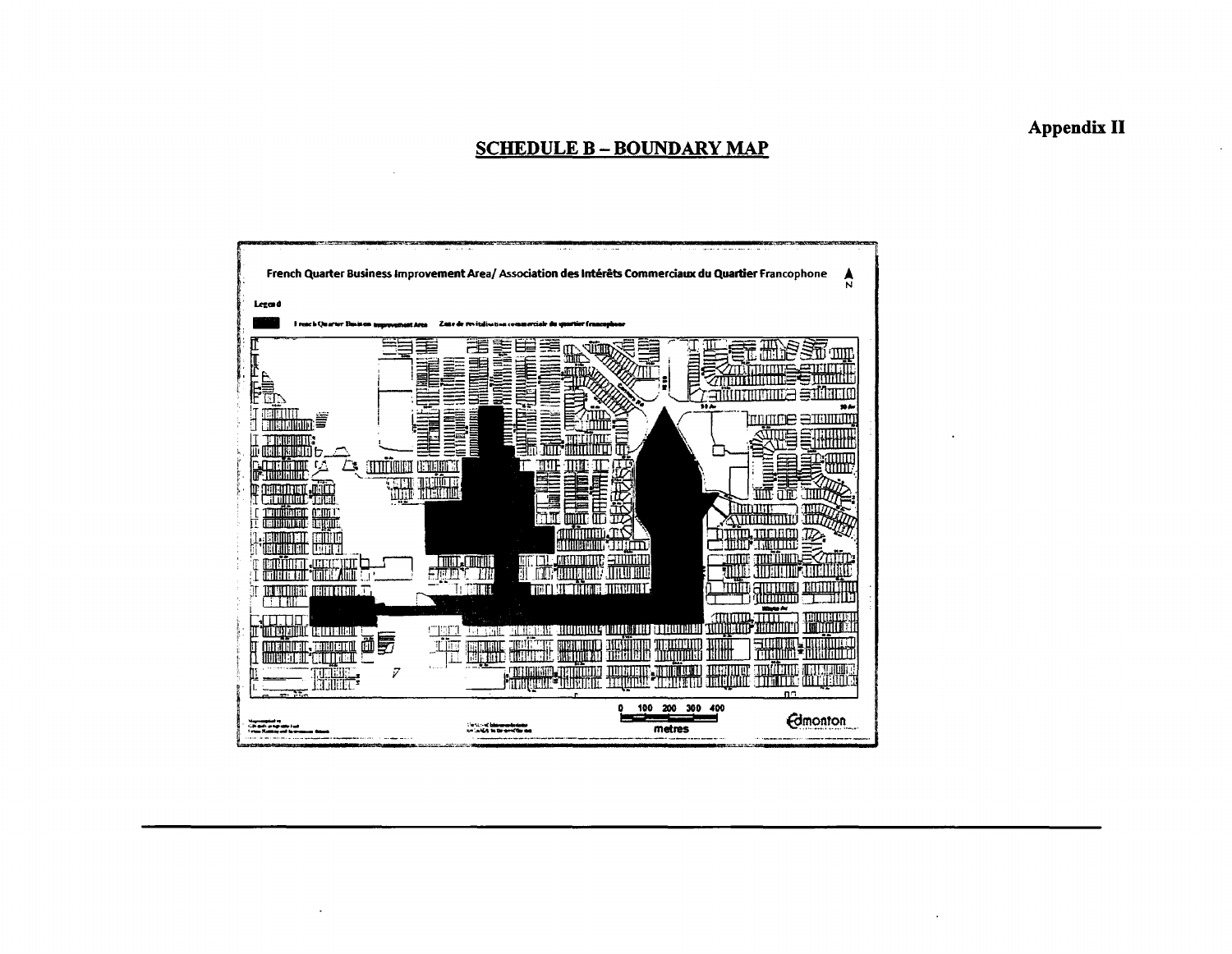#### **SCHEDULE C** - **BOUNDARY DESCRIPTION**

#### BOUNDARIES OF THE FRENCH QUARTER BUSINESS IMPROVEMENT AREA/ ASSOCIATION DES INTERETS COMMERCIAUX DU QUARTIER FRANCOPHONE

- Originating at the intersection of 90 Avenue and 92 Street;
- East along the northern boundary of the first lot south of 90 Avenue (legal description: Plan 170HW Block 8 Lot 13);
- South along the eastern boundary of this lot continuing south along the north/south lane east of 92 Street to the northern boundary of the second lot west of the 91 Street and 88 Avenue intersection (legal description: Plan 170HW Block 8 Lot 2);
- East along this lot and continuing east along the northern boundary of the first lot west of the 91 Street and 88 Avenue intersection (legal description: Plan 170HW Block 8 Lot 1) to 91 Street;
- South along the eastern boundary of this lot to 88 Avenue;
- East to the eastern boundary of the third lot west of 90 Street (legal description: Plan 1522AS Block 1 Lot 3);
- South along the eastern boundary of this lot to the east/west lane east of 91 Street
- East along the lane to 90 Street;
- South along 90 Street to 85 Avenue;  $\overline{\phantom{a}}$
- East along 85 Avenue to 89 Street;
- South along 89 Street to 84 Avenue;
- West along 84 Avenue to the eastern boundary of the second lot east of 91 Street and south of 84 Avenue (legal description: Plan 6900R Block 1 Lots 15-16);
- South along the eastern boundary of this lot continuing across the east/west lane east of 91 Street to the eastern boundary of the fourth lot east of 91 Street (legal description: Plan426HW Block 32 Lot C);
- South along the eastern boundary of this lot to 83 Avenue;
- East along 83 Avenue to the eastern boundary of the first lot east of 91 Street (legal description: Plan 5036S Block 25 Lots 28-36);
- South along the eastern boundary of this lot to the east/west lane east of 91 Street;
- East along the lane to 85 Street;
- North along 85 Street to the intersection of 85 Street, Connors Road, 90 Avenue, and 83 Street;
- South easterly along 83 Street to 86 Avenue;
- East along 86 Avenue to the eastern boundary of the first lot east of 83 Street and south of 86 Avenue (legal description: Plan 5318KS Block 14 Lot 44);
- Southwest along the eastern boundary of this lot to 83 Street;
- South along 83 Street to the east/west lane north of 81 Avenue
- West along the lane to 93 Street;
- North along 93 Street to 82 Avenue (Whyte Avenue);
- West along 82 Avenue (Whyte Avenue) to 95A Street;
- South along 95A Street to the east/west lane north of 81 Avenue;  $\overline{\phantom{a}}$
- West along the lane to 97 Street
- North along 97 Street to the east/west lane north of 82 Avenue (Whyte Avenue);  $\blacksquare$
- $\Box$ East along the lane to 95A Street;